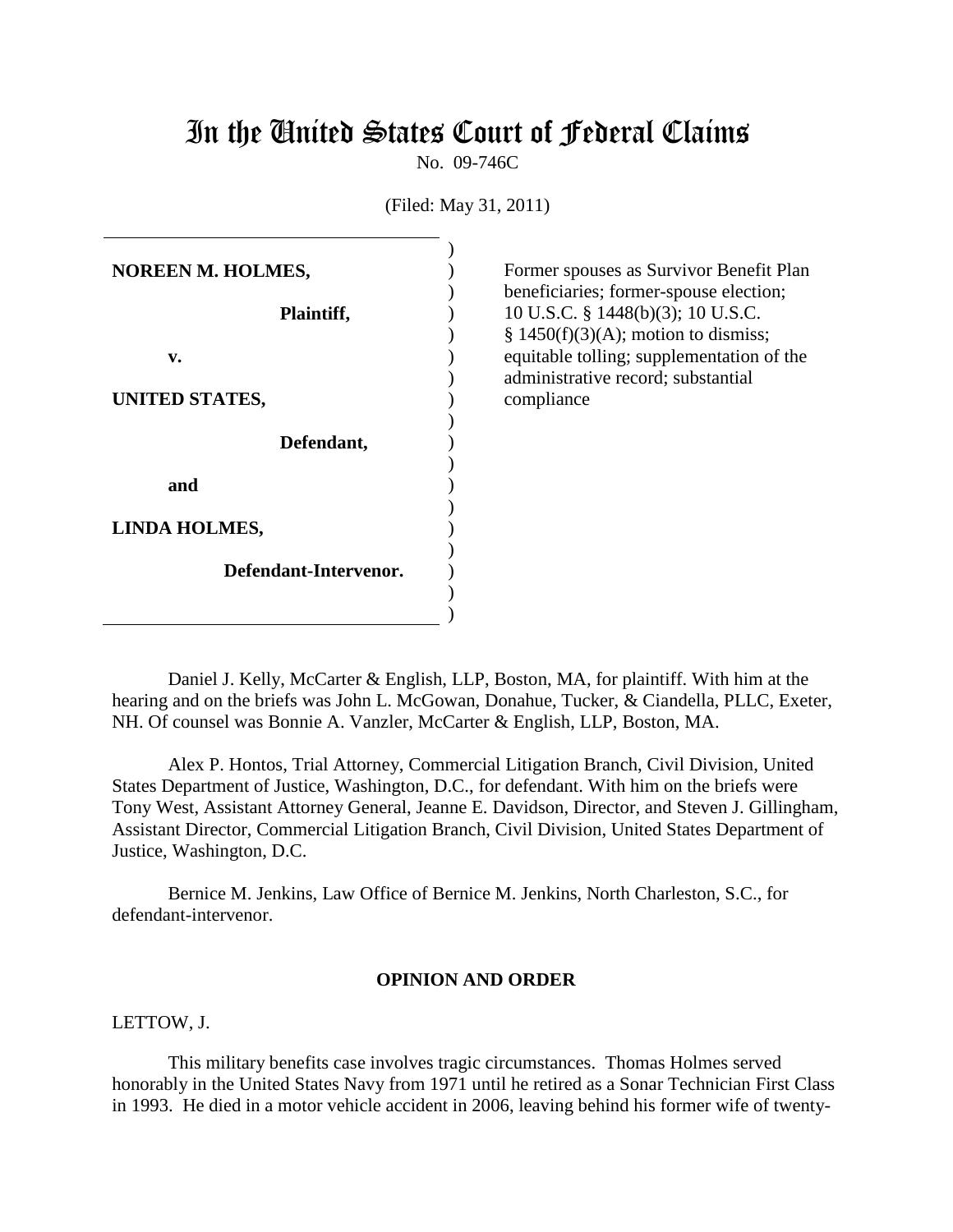six years, plaintiff Noreen Holmes, and his wife of just over one year, defendant-intervenor Linda Holmes. Pursuant to the terms of Noreen and Thomas Holmes' divorce decree, Ms. Noreen Holmes had been receiving a monthly payment of Mr. Holmes' retirement benefits, which ceased upon Mr. Holmes' death. Ms. Noreen Holmes then applied to receive benefits under the Survivor Benefit Plan ("SBP"), a program designed to provide for survivors of retired military personnel, which benefits she understood were granted to her in the divorce. The Board for Correction of Naval Records ("BCNR" or "Board") denied Ms. Noreen Holmes' request, holding that notwithstanding the existence of the divorce decree, neither she nor Mr. Holmes had fulfilled the statutory requirements that would have allowed Ms. Noreen Holmes to collect benefits under the Survivor Benefit Plan. Ms. Noreen Holmes filed suit in this court for the benefits. Ms. Linda Holmes, who is currently collecting Mr. Holmes' SBP benefits, has intervened. Pending before the court are defendant's motion to dismiss and cross-motions for judgment on the record before the Board.

# **BACKGROUND**[1](#page-1-0)

## A. *The Survivor Benefit Plan*

Central to this case is the Survivor Benefit Plan, created in 1972 to provide for survivors of retired military personnel. *See* Pub. L. No. 92-425, 86 Stat. 706 (1972) (codified, as amended, at 10 U.S.C. §§ 1447-1455). Under the plan, premiums are deducted from an eligible service member's payments. When the service member dies, payments go to the service member's designated beneficiary.

Enrollment in the plan is automatic for military personnel who are entitled to retired pay, unless they affirmatively opt out of the Survivor Benefit Plan. *See* 10 U.S.C. § 1448(a)(1)(A), (a)(2)(A). By default, benefits are paid to an eligible surviving spouse. *See* 10 U.S.C. § 1450(a). A service member whose marriage ends after becoming eligible to participate in the Survivor Benefit Plan has "one year after the date of the decree of divorce, dissolution, or annulment" to "elect to provide an annuity to that former spouse." 10 U.S.C.  $\S$  1448(b)(3)(A). A service member who elects to provide an annuity to a former spouse under Section 1448(b)(3) must, at the time of making the election, provide the Secretary concerned<sup>[2](#page-1-1)</sup> with a written statement, signed by the service member and the former spouse, stating whether the election is being made pursuant to the requirements of a court order or voluntary written agreement. *See* 10 U.S.C.

<span id="page-1-1"></span> $2$ In title 10 of the United States Code, the phrase "the Secretary concerned" can refer to the Secretary of the Army, the Navy, the Air Force, or Homeland Security, depending on whether the relevant matter concerns the army, navy, air force, or coast guard. *See* 10 U.S.C. § 101(a)(9). Because Mr. Holmes was a service member in the navy, this decision will generally refer to the Secretary of the Navy as the pertinent official.

<span id="page-1-0"></span><sup>&</sup>lt;u>1</u> <sup>1</sup>The court derives the background from the plaintiff's complaint, the exhibits attached to the plaintiff's complaint, and the administrative record. In addressing the cross-motions for judgment on the administrative record, the court has "ma[d]e factual findings under [what is now Rule 52.1 of the Rules of the Court of Federal Claims ('RCFC')] from the record evidence as if it were conducting a trial on the record." *Bannum, Inc. v. United States*, 404 F.3d 1346, 1357 (Fed. Cir. 2005).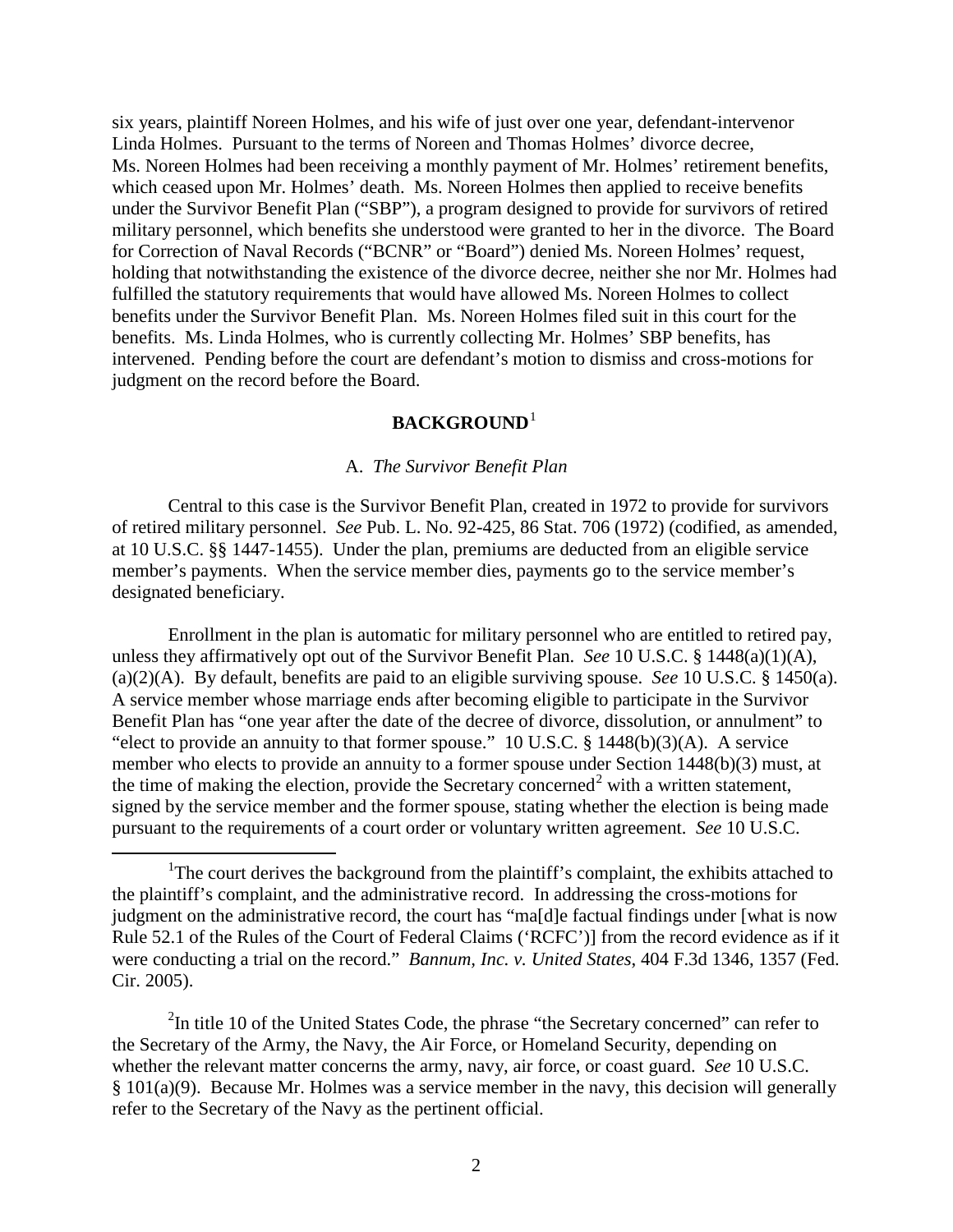#### $§$  1448(b)(5).

Alternatively, if a service member "is required . . . to provide an annuity to a former spouse and . . . fails or refuses to make such an election," the service member's former spouse may cause the election to be "deemed" made by providing the Secretary of the Navy with a "written request . . . that such an election be deemed to have been made," and a "[c]opy of [a] court order or other official statement" requiring the annuity to be paid to the service member's former spouse. 10 U.S.C. § 1450(f)(3)(A). For a former spouse to invoke this "deemed election," the Secretary must "receive[] a request from the former spouse . . . within one year of the date of the court order or filing involved." 10 U.S.C.  $\S$  1450(f)(3)(C).

## B. *The Retired Service Member*

Thomas Holmes began a career as an active duty seaman in the United States Navy on December 29, 1971. *See* AR-121 to 122.<sup>[3](#page-2-0)</sup> The plaintiff avers that Thomas then married Mary D. Perry on June 16, 1973, in St. Louis, Missouri, and that the couple divorced in Connecticut on October 15, 1976. *See* Compl. ¶¶ 8, 10; Compl. Ex. 1 (Judgment dissolving marriage of Mary and Thomas Holmes).

Noreen Holmes met Thomas in 1977 and married him on February 4, 1978, in Portsmouth, New Hampshire. They had two children, born in 1979 and 1982, and remained married for twenty-six years. Mr. Holmes was automatically enrolled in SBP spousal coverage in 1993, when he was transferred to the Fleet Reserve. *See* AR-83. On November 9, 2004, the couple agreed to dissolve their marriage and divided their property pursuant to a permanent stipulation they drafted without aid of counsel. *See* AR-20 to 24 (Divorce Decree of Ms. Noreen Holmes and Mr. Thomas Holmes (Nov. 9, 2004)) (hereinafter "Divorce Decree"); *see also* Compl. ¶ 32 ("Noreen Holmes and Thomas Holmes handled the divorce *pro se*."). Courts of the State of New Hampshire then issued a notice entering the divorce decree. *See* AR-26 (Decree of Divorce, *In re Noreen Holmes and Thomas Holmes*, Case No. 2004-M-0401 (Nov. 9, 2004)).

Noreen and Thomas Holmes' divorce decree contained several provisions for Noreen's care. Thomas agreed to pay Noreen \$450.00 per month in alimony for thirteen years. Divorce Decree ¶ 9. The decree also provided that Noreen would "continue to be the primary beneficiary of [Thomas'] life insurance policy through the [United States] Military." *Id*. ¶ 11. Another paragraph titled "Pensions and Other Tax-Deferred Assets" specified that Thomas "maintain[ed] a retirement account through the [United States] Military with an approximate value of \$1,000.00 per month[, and that Noreen would be] awarded 55% monthly upon final decree." *Id*. ¶ 14(A). Noreen believed that paragraph 14(A) of the divorce decree referred to Thomas' SBP benefits. *See* Compl. ¶ 37 ("Section 14(A) of the Divorce Decree cannot refer to anything other than the SBP. The SBP is a retirement program and fifty-five percent of the base amount is the default amount at which the annuity is set."); *see also* 10 U.S.C. § 1451(a)(1)(A). Following their divorce, Noreen received in a joint checking account held by Noreen and Thomas, Thomas' military retirement benefits in the amount of \$1,000 per month. Compl. ¶ 41. Noreen avers that

<span id="page-2-0"></span> $\frac{1}{3}$  $34$ <sup>2</sup> AR-  $\cdot$  refers to the administrative record filed with this court in accord with RCFC 52.1(a).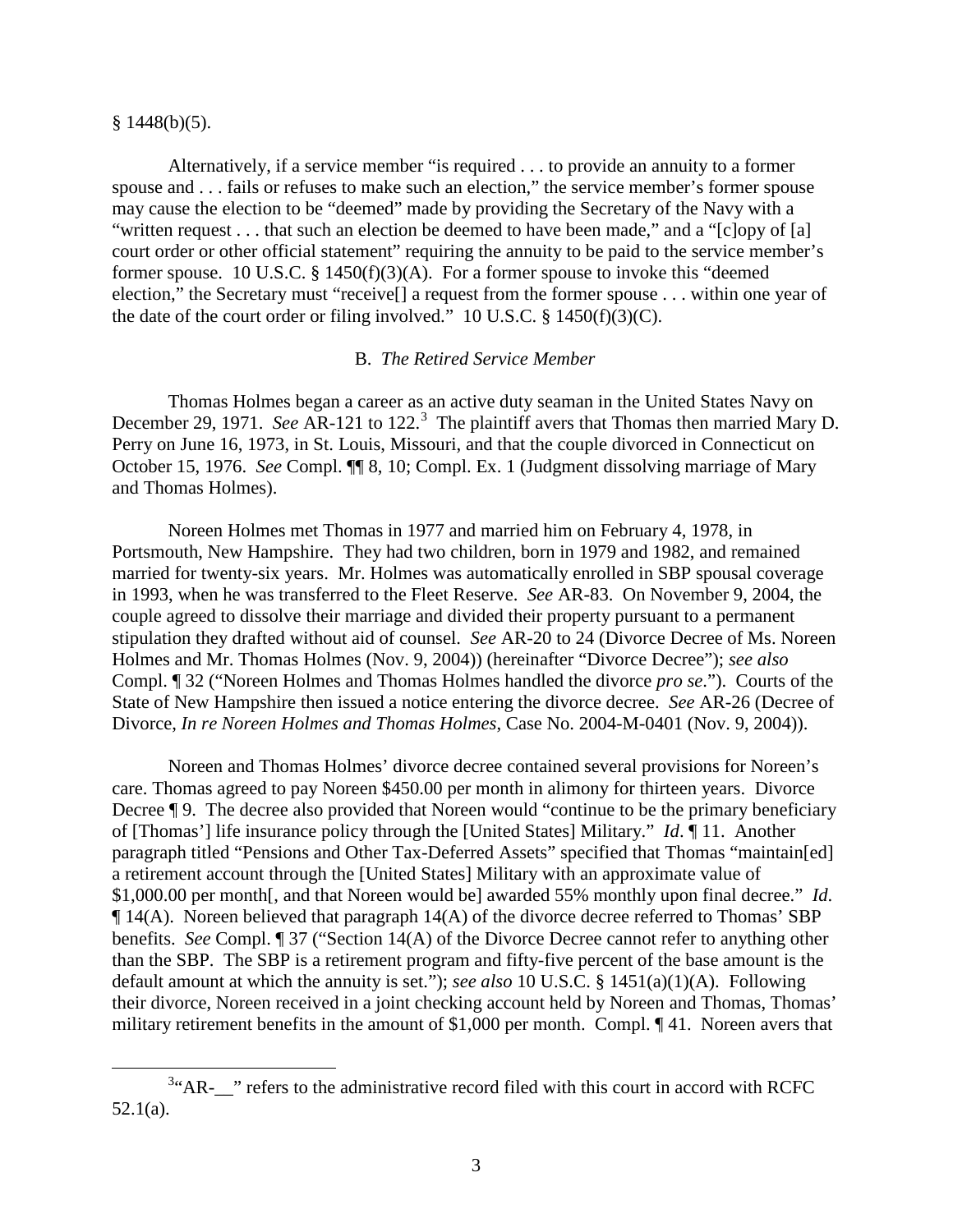she believed Thomas had arranged for her to receive his survivor benefits, pursuant to what she believed their divorce decree mandated, and had no knowledge of the SBP "deemed election" process until March 2007. Compl. ¶¶ 49, 51, 52.

Thomas Holmes married defendant-intervenor Linda Holmes (formerly known as Linda Turner) on July 2, 2005. Compl. ¶ 54. A little over a year later, on July 31, 2006, Thomas Holmes died in a motor vehicle accident. AR-28 (Certificate of Thomas Holmes' Death). The next month, the retirement benefits previously paid at \$1,000 per month stopped being credited to Noreen's account. Compl. ¶ 60.

## C. *The Former Spouse's Effort to Obtain Administrative Redress*

On September 9, 2006, Noreen submitted to the Defense Finance and Accounting Service ("DFAS") a DD Form 2656-7 (Verification for Survivor Annuity). *See* Compl. ¶ 63; AR-95 to 96 (DD Form 2656-7 (Verification for Survivor Annuity) (Sept. 9, 2006)). On December 1, 2006, the government deposited \$680.50 into Noreen's checking account, and a week later, on December 8, 2006, the same amount was debited. *See* Compl. ¶ 65; Compl. Ex. 5 (Noreen's Bank Statement). Noreen believed this deposit was the government's payment of her benefits under the Survivor Benefit Plan. However, she avers that she never received a response concerning the DD Form 2656-7 or an explanation for the deposit to and withdrawal from her bank account. Compl. ¶ 66.

On November 2, 2006, Noreen submitted a DD Form 149 (Application for Correction of Military Record), again seeking Thomas' survivor benefits. *See* Compl. ¶ 67, AR-89 to 90 (DD Form 149 (Application for Correction of Military Record) (Nov. 2, 2006)). The Board for Correction of Naval Records denied Noreen's request, stating that "the evidence submitted was insufficient to establish the existence of probable material error or injustice." AR-82 (Letter from W. Dean Pfeiffer, Executive Director, BCNR, to Noreen Holmes (Mar. 14, 2007)). A memorandum from the BCNR explained that when a service member "[i]s required to elect former[-]spouse coverage by a court order, . . . the member may elect to change to former [-]spouse category coverage during the one[ ]year immediately following that date. . . . If the member fails or refuses to make such election, the member shall be deemed to have made such election if the [DFAS] receives a request from the former spouse . . . within one year of the date of the court order or filing." AR-83 (Mem. for Executive Director, BCNR (Feb. 9, 2007)). Noreen did not attempt to make a deemed election within a year of her and Thomas' divorce, *see*  Compl. ¶¶ 49-52, 98-99, and has not alleged that Thomas took steps to change his beneficiary from "spouse" to "former spouse."

Noreen wrote a letter to the Board on July 9, 2007, requesting reconsideration of its decision. She included a copy of Thomas' revoked Last Will and Testament as evidence that Thomas wanted her to be "tak[en] care of." AR-62 to 63 (Letter from Noreen Holmes to Board of Officers, Dep't of the Navy, BCNR (July 9, 2007)). Noreen's request for reconsideration was denied because the new evidence she submitted was "not material." AR-59 (Letter from Pfeiffer to Noreen Holmes (August 8, 2007)).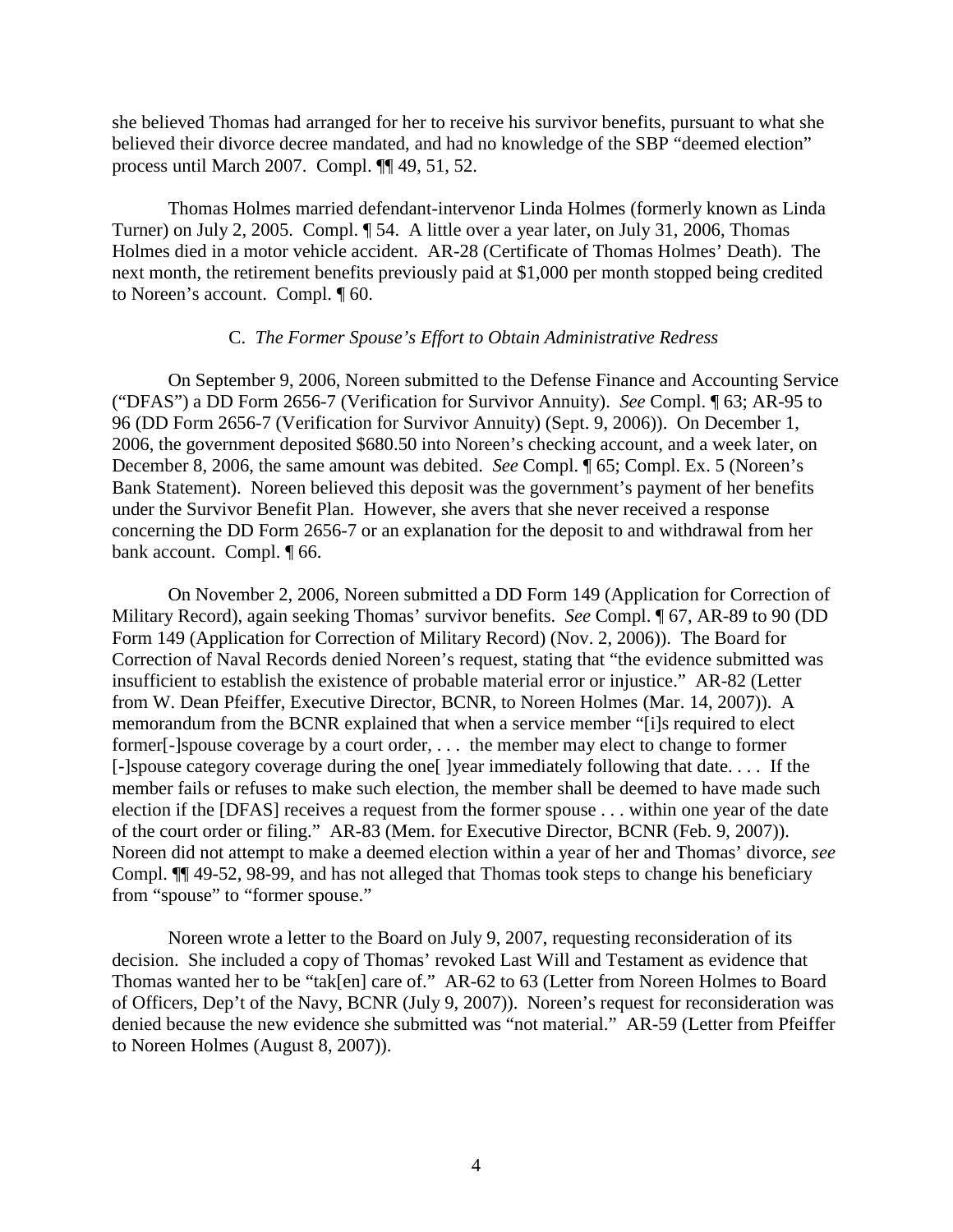On February 20, 2008, Noreen submitted an Application and Verified Petition for Correction of Military Records, with attached exhibits to "demonstrate Thomas Holmes' intent that Noreen Holmes receive the SBP payments." Compl. ¶ 72; AR-9 (DD Form 149 (Application for Correction of Military Record) (Feb. 20, 2008)). The petition requested that the Board find that it was the intent and legal obligation of Thomas Holmes to provide SBP payments to Noreen and correct Thomas Holmes' military record to show that Noreen Holmes was deemed the recipient of the SBP payments. *See* AR-14 to 15 (Verified Petition for Correction of Military Record of Thomas Holmes).

The Board's executive director, W. Dean Pfeiffer, replied to Noreen's petition on September 22, 2008. *See* AR-5 to 7 (Letter from Pfeiffer to John L. McGowan (Sept. 22, 2008)). Again, Noreen's request for reconsideration was denied because the new evidence she had submitted was not "material." Mr. Pfeiffer explained, "[R]econsiderations are granted only upon presentation of new and material evidence or other matter that was not previously considered. . . . Evidence is considered to be 'material' if it is 'likely to have a substantial effect on the outcome' of the prior Board's decision." AR-5 to 6. The documents Noreen submitted on July 9, 2007, and February 20, 2008, were not considered "material" by Mr. Pfeiffer because "the [Board's] decision would inevitably [have been] the same" if the documents had been before the Board initially. AR-6.

Mr. Pfeiffer emphasized that "there is . . . no evidence that [Noreen] made a 'deemed election' under 10 [U.S.C.  $\S$ ] 1450(f)(3) within one year of the divorce," and "when [Thomas] Holmes died, he was in the 'spouse' category of SBP coverage and had been married to Linda G. Holmes for over one year."  $AR-6.4$  $AR-6.4$  Additionally, he stated,

> This board is ill-equipped to adjudicate . . . a dispute between two competing beneficiaries for the same benefit. The Board is not an adversarial forum. There are no Board procedures for providing third parties (such as Linda G. Holmes) with notice and other basic due process rights that must be afforded before the government removes an entitlement. . . . Finally, as a general matter, the Board will not take action when such action will operate to the detriment of an individual. Here, granting your application would necessarily require that Linda lose her entitlement to SBP.

*Id*. Mr. Pfeiffer then informed Noreen that she had "exhausted the administrative remedies available at BCNR" but could continue to "pursue the matter in a court of competent jurisdiction." *Id*. at 6-7.

In a later e-mail exchange between Noreen's attorney, John L. McGowan, and William Hess of the BCNR, Mr. McGowan asked what hypothetically happened when (1) a service

<span id="page-4-0"></span> $\frac{1}{4}$ <sup>4</sup>A subsequent spouse must be married to a qualifying service member for one year before the service member's death to be eligible for SBP benefits. *See* 10 U.S.C. § 1447(7)(A).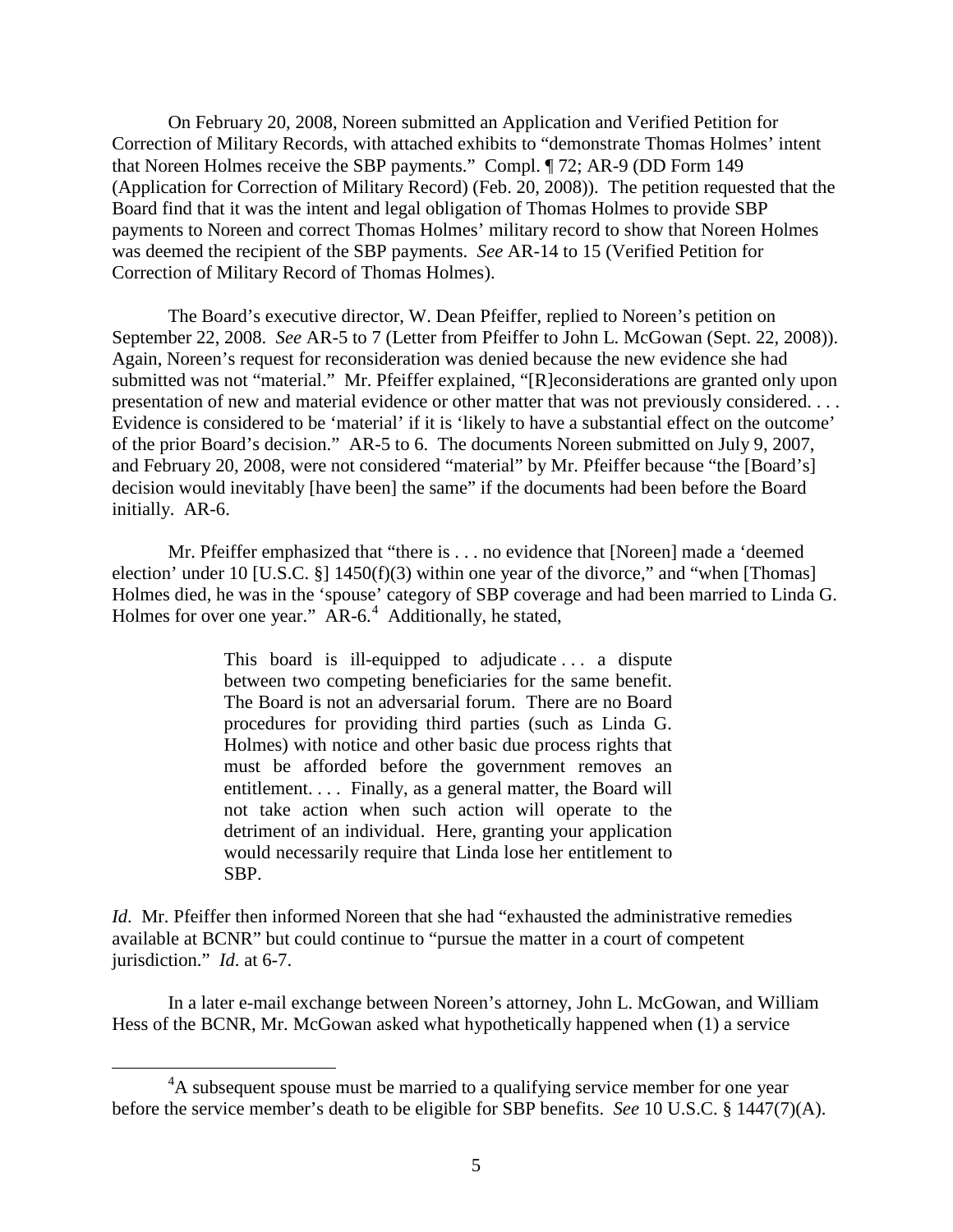member enrolled in SBP and made a spousal election, (2) the service member and spouse divorced, but the divorce decree failed to address the SBP, (3) neither service member nor spouse took affirmative steps to change the beneficiary of SBP payments from "spouse" to "former spouse," and (4) the service member did not remarry and passed away. Compl. Ex. 12 at 2 (E-mail from McGowan to Hess (Nov. 10, 2008)). Mr. Hess responded:

> The scenario you have asked about is fairly common. In such cases (in the Navy at least), as I understand it, DFAS would deny the 'former spouse' application for an annuity and return any premiums deducted after the divorce to the person designated for arrearages of pay. I have seen DFAS refer the member to the Correction Board (but I am not sure whether they do that in every case).

Every case is different, but our Navy Board usually grants equitable relief to former spouses in this situation, assuming the retiree continued to pay premiums and did not marry someone else. This is especially true in cases where the divorce decree requires 'former spouse' coverage. . . . The 'theory' is usually that the spouse premiums were being deducted each month. And the member was informed of the deductions.

And he did not take any action to stop the deductions. Therefore, presumably, the premiums were being deducted to cover somebody. And if the only possible "somebody" is the former spouse, perhaps the member intended to "cover" the former spouse because there is nobody else left.

[]Note, this is not the only possible conclusion. A reasonable person might also conclude that premiums continued to be deducted with the retiree[']s knowledge because the member simply did not know that he could stop them by simply telling DFAS he was divorced. Not an unlikely scenario considering how technically complex this can be. Or maybe, due to inattention, he did not know [wh]at the deductions were for or that they were being made. Or, maybe the retiree allowed the deductions to continue without objection because he wanted to remarry and cover the new spouse and was afraid he would not be able to cover a new spouse unless he continued paying premiums while divorced. There are lots of possible scenarios . . . .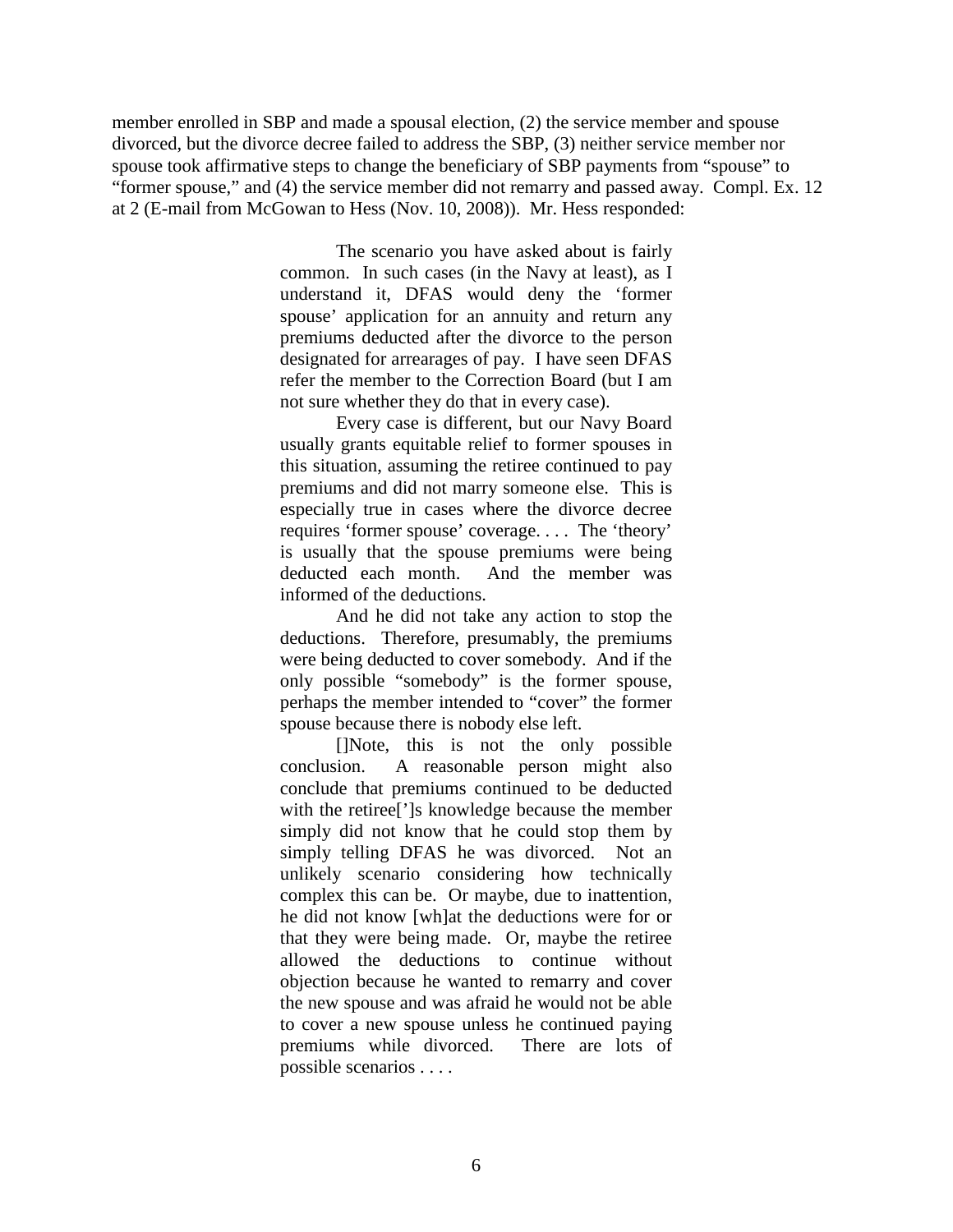What distinguishes [Noreen's] case ..., however, is that [Thomas] paid "spouse" coverage premiums while he was married to [Linda]. It cannot as easily be said that he intended to "cover" [Noreen]. Perhaps those premiums were intended to "cover" [Linda].

*Id*.

In a later e-mail, Mr. Hess reiterated that it was BCNR's "view/policy that [it would] not make a change to a record that deprives another (Linda) of a benefit." Compl. Ex. 12 at 1 (E-mail from Hess to McGowan (Nov. 20, 2008)).

#### D. *Suit in This Court*

Noreen brought suit in this court on November 2, 2009. In her complaint, she requests SBP payments from August 1, 2006, to the present and continuing payments. Compl. ¶ 108. She also requests that Thomas' military records be corrected to specify Noreen as the recipient of SBP benefits. Compl. ¶ 116. Noreen additionally claims that the refusal of the Board to designate her as Thomas' beneficiary under the SBP has resulted in an unconstitutional taking, in the denial of due process of law, and in a violation of equal protection of the law. *See* Compl. at 17 (Count III), at 21 (Count IV), at 23 (Count V).

Pending before the court are the government's motions to dismiss and for judgment on the administrative record and plaintiff's cross-motion for judgment on the administrative record. Evidentiary matters are also at issue; the government objects to the court's consideration of certain materials attached to plaintiff's complaint, and defendant-intervenor has moved to supplement the administrative record.

## **ANALYSIS**

## **I. JURISDICTION**

The government seeks dismissal of Counts III and V of plaintiff's complaint for lack of subject matter jurisdiction. These counts allege that the government denied plaintiff's constitutional rights to due process of law and equal protection.

"Jurisdiction must be established as a threshold matter before the court may proceed with the merits of this or any other action." *OTI Am., Inc. v. United States*, 68 Fed. Cl. 108, 113 (2005) (citing *Steel Co. v. Citizens for a Better Env't*, 523 U.S. 83, 88-89 (1998)). When considering a motion to dismiss for lack of subject matter jurisdiction, the court "accepts as true the undisputed allegations in the complaint, and draws all reasonable inferences in favor of the plaintiff." *De Maio v. United States*, 93 Fed. Cl. 205, 209 (2010) (citing *Hamlet v. United States*, 873 F.2d 1414, 1415-16 (Fed. Cir. 1989)). When a defendant or the court challenges the court's jurisdiction, "'the plaintiff cannot rely merely on allegations in the complaint, but must instead bring forth relevant, competent proof to establish jurisdiction.'" *Hall v. United States*, 91 Fed.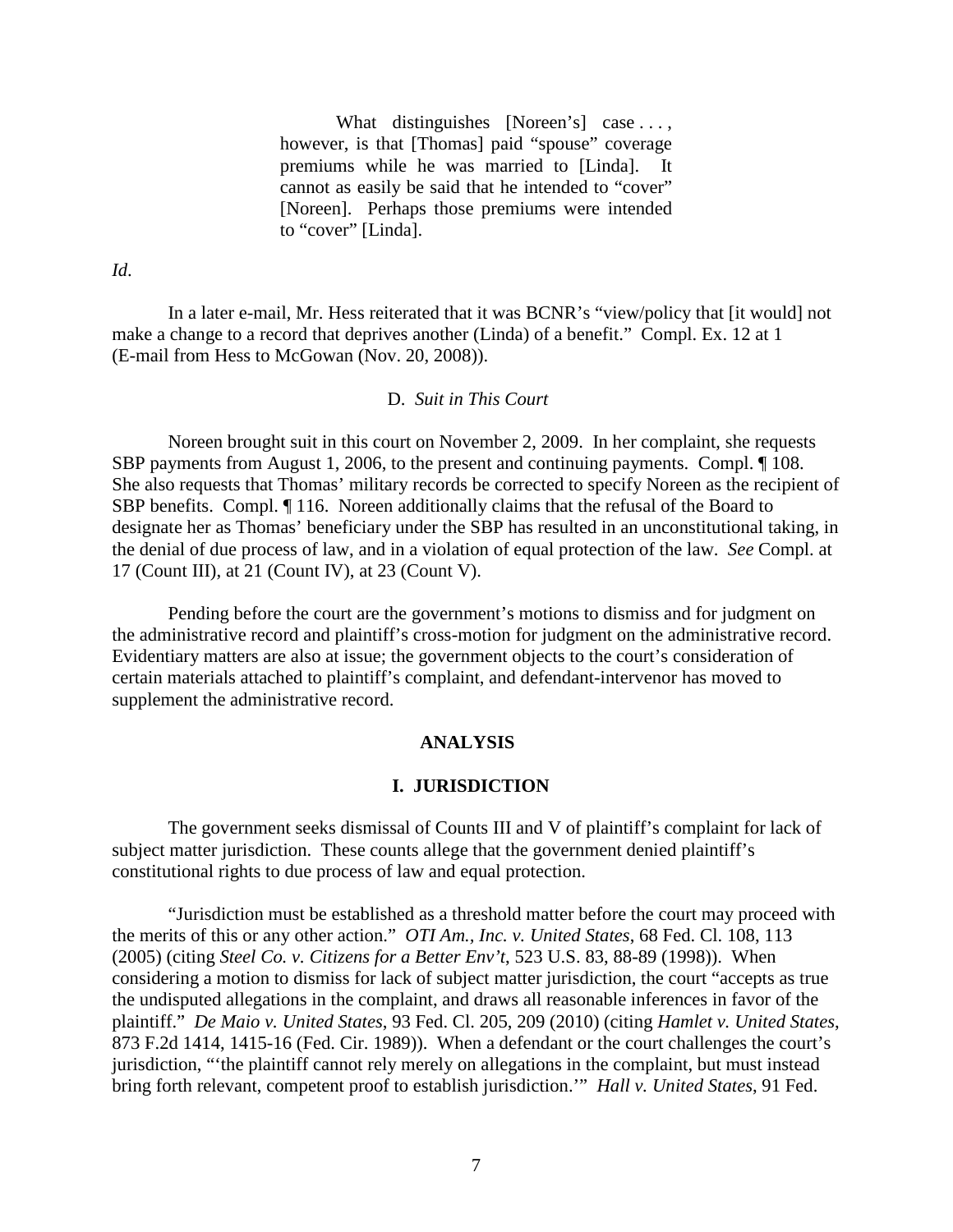Cl. 762, 770 (2010) (quoting *Murphy v. United States*, 69 Fed. Cl. 593, 600 (2006), and citing *Cedars-Sinai Med. Ctr. v. Watkins*, 11 F.3d 1573, 1583-84 (Fed. Cir. 1993)).

The Tucker Act grants this court jurisdiction over claims "against the United States founded either upon the Constitution, or any Act of Congress or any regulation of an executive department, or upon any express or implied contract with the United States, or for liquidated or unliquidated damages in cases not sounding in tort." 28 U.S.C.  $\S$  1491(a)(1). However, "[t]he Tucker Act itself does not create a substantive cause of action; . . . to come within the jurisdictional reach and the waiver of the Tucker Act, a plaintiff must identify a separate source of substantive law that creates the right to money damages." *Fisher v. United States*, 402 F.3d 1167, 1172 (Fed. Cir. 2005) (en banc portion) (citing *United States v. Mitchell*, 463 U.S. 206, 216 (1983)).

This court generally lacks jurisdiction to hear due process and equal protection claims because the fifth-amendment due process clause is not money-mandating. *See LeBlanc v. United States*, 50 F.3d 1025, 1028 (Fed. Cir. 1995); *Mullenberg v. United States*, 857 F.2d 770, 773 (Fed. Cir. 1988) (citing *United States v. Testan*, 424 U.S. 392, 401-02 (1976)); *Nwogu v. United States*, 94 Fed. Cl. 637, 649-50 (2010); *Del Rio v. United States*, 87 Fed. Cl. 536, 539-40 (2009).<sup>[5](#page-7-0)</sup> Noreen Holmes acknowledges that the due process clause is not an "independently sufficient'" basis for this court's jurisdiction. Pl.'s Resp. to Def.'s Mot. to Dismiss and Cross-Mot. for Judgment ("Pl.'s Cross-Mot.") at 4 (quoting *Marandola v. United States*, 76 Fed. Cl. 237, 249 (2007)). However, she argues that the court can consider constitutional claims when they arise from the government's conduct under a money-mandating statute, such as the Survivor Benefit Plan program, 10 U.S.C. §§ 1447-1455. *See* Pl.'s Cross-Mot. at 5.

The determination of whether Noreen Holmes is entitled to Mr. Holmes' survivor benefits "may include consideration of whether [the denial of SBP benefits to Ms. Holmes] violated [a] constitutional right[]" if the "constitutional issue does not stand alone, but is a factor in the claim for which Tucker Act jurisdiction is established." *Holley v. United States*, 124 F.3d 1462, 1466 (Fed. Cir. 1997) (holding that the Court of Federal Claims had jurisdiction over a due process claim that supported entitlement to military back pay); *see also Filipczyk v. United States*, 386 Fed. Appx. 973, 977 (Fed. Cir. 2010) ("Claimants in the Court of Federal Claims may argue issues based on violations of the Constitution or of a statute or regulation to support their claims for monetary relief under money-mandating statutes."); *Sam v. United States*, 682 F.2d 925, 935 (Ct. Cl. 1982) ("Plaintiffs' equal protection challenge is based upon the Navy's interpretation of [certain] statutes. . . . [P]laintiffs' claim [is] that the subject statutes, if correctly construed according to the fifth amendment, [would] require this court to award money damages. This is precisely the type of claim over which this court has jurisdiction.").

Ms. Noreen Holmes claims she had an "entitlement to SBP annuity benefits" and that the government's failure to provide notice and an opportunity to be heard before the "termination of

<span id="page-7-0"></span> $rac{1}{5}$  $5$ The due process and equal protection clauses of the fourteenth amendment apply exclusively to the states. However, the due process clause of the fifth amendment has been held to incorporate principles of equal protection. *See Bolling v. Sharpe*, 347 U.S. 497, 498-99 (1954).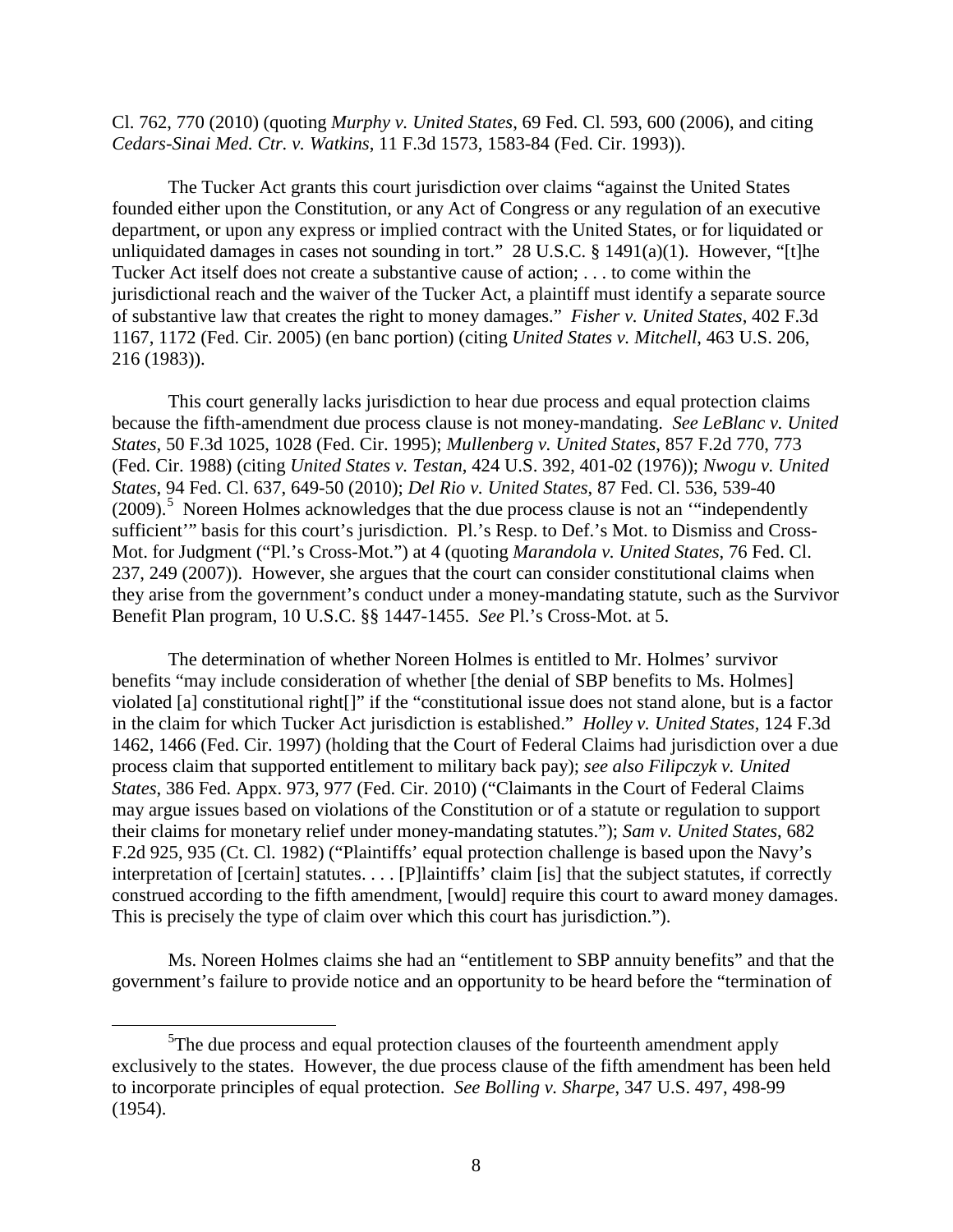her entitlement to SBP annuity benefits [became] effective" constituted a violation of procedural due process. Compl.  $\P$  127.<sup>[6](#page-8-0)</sup> Correlatively, at the heart of her equal protection claim is the allegation that the government treats the class of "former spouses of military veterans" "substantially different[ly] depending on whether the former spouse's military veteran spouse had remarried and depending on the specific military affiliation of the former spouse." *Id*. ¶¶ 155, 156.

These allegations are not merely part of a claim that the government failed to grant Ms. Noreen Holmes benefits she was owed under the Survivor Benefit Plan. Instead, they raise separate issues which stand alone. This court therefore lacks subject matter jurisdiction to hear those stand-alone due process and equal protection claims, and they necessarily are dismissed without prejudice.<sup>[7](#page-8-1)</sup>

<span id="page-8-1"></span><sup>7</sup>In Count III, the plaintiff also addresses "the BCNR's  $\dots$  'view' or 'policy' against adjudicating a dispute between competing beneficiaries and changing a military record if doing so would deprive another person of a benefit." Compl.  $\P$  129. The plaintiff calls this position "arbitrary and capricious, unreasonable, contrary to the intent of the SBP, . . . inconsistent with 10 U.S.C. [§] 1453(a)," "not authorized by . . . the procedures for . . . consideration of an application for correction of military records," and "contradict[ing] the practice of the BCNR" and "of other Boards for Correction of Military Records of other branches of the U.S. Military" in similar situations. Compl. ¶¶ 132-35. Although this claim has been included in the plaintiff's Count III, which concerns denial of due process of law, it relates to the BCNR's substantive decision-making policies rather than the procedures afforded to Noreen Holmes. Accordingly, the court will consider this challenge to the stated position of BCNR as part of plaintiff's statutory claim and not as a separate due process claim.

<span id="page-8-0"></span> $\overline{6}$  ${}^{6}$ To the extent that Ms. Noreen Holmes has made a separate statutory claim that she is entitled to notice, this court has consistently held that the United States is not required to provide service members' former spouses with notice of their rights and obligations under the SBP. *See Pence v. United States*, 52 Fed. Cl. 643, 646-47 (2002); *Woll v. United States*, 41 Fed. Cl. 371, 375 (1998) ("The elaborate statutory scheme for SBP insurance does not place that burden on the Army, and makes it incumbent on the spouse to trigger notification for a deemed election of former spouse benefits."). *But cf. Downing v. Office of Pers. Mgmt.*, 619 F.3d 1374, 1377 (Fed. Cir. 2010) (noting that under the Civil Service Retirement System "[a] former spouse may receive survivor annuity benefits in the absence of a new election by the annuitant if (1) the annuitant did not receive the required annual notice of his election rights under 5 U.S.C. § 8339(j), . . . and (2) 'there is evidence sufficient to show that the retiree indeed intended to provide a survivor annuity for the former spouse.'" (quoting *Hernandez v. Office of Pers. Mgmt.*, 450 F.3d 1332, 1334-35 (Fed. Cir. 2006))); *Simpson v. Office of Pers. Mgmt.*, 347 F.3d 1361, 1365 (Fed. Cir. 2003) (holding that notice given under the Civil Service Retirement System is insufficient if it does not specify that a reelection after divorce is required to provide such an annuity for a former spouse).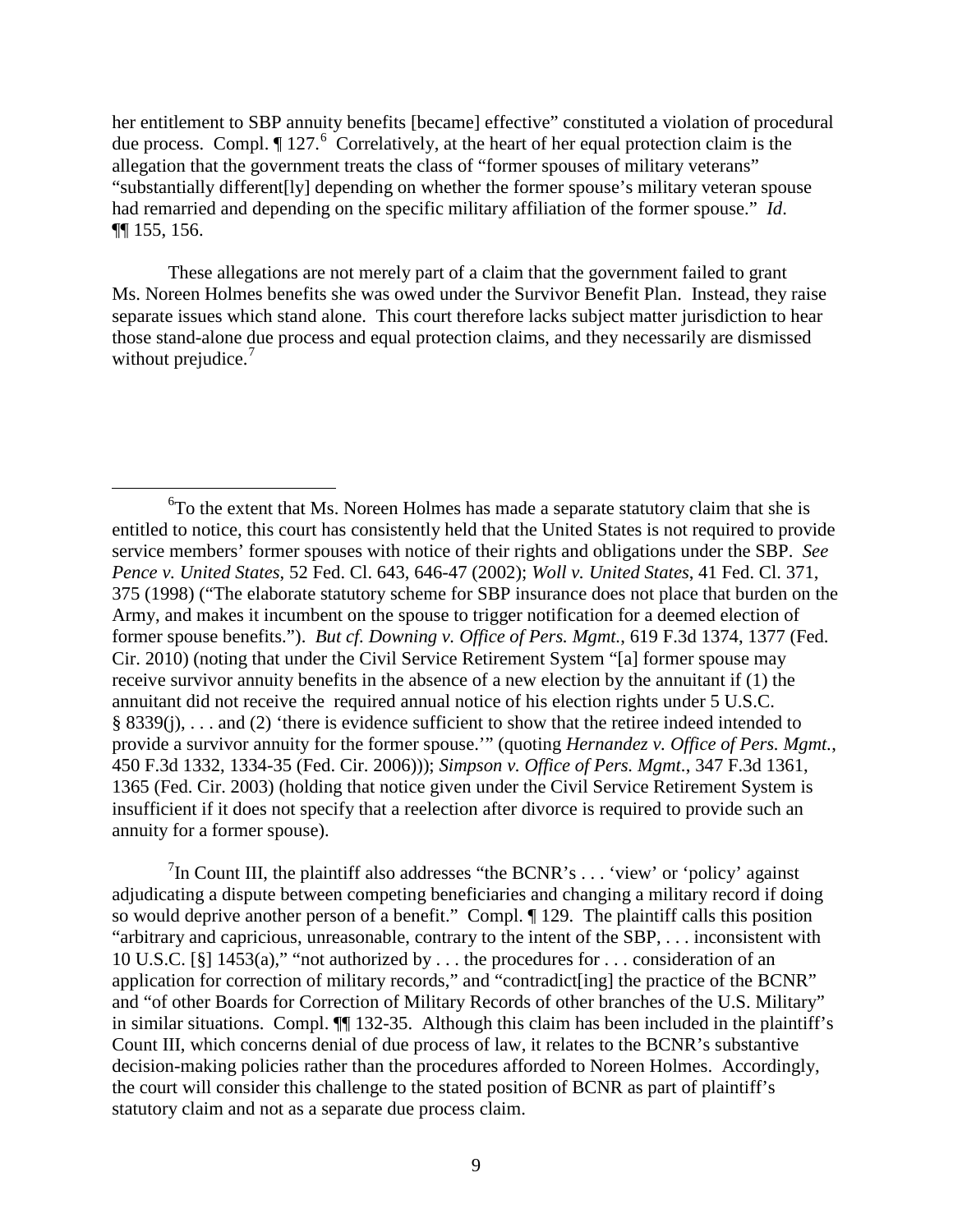## **II. MOTION TO DISMISS FOR FAILURE TO STATE A CLAIM**

"To survive a motion to dismiss [for failure to state a claim upon which relief can be granted], a complaint must contain sufficient factual matter, accepted as true, to 'state a claim to relief that is plausible on its face." *Ashcroft v. Iqbal*, \_\_ U.S. \_\_, \_\_, 129 S.Ct. 1937, 1949 (2009) (quoting *Bell Atl. Corp. v. Twombly*, 550 U.S. 544, 570 (2007)). The allegations contained in the complaint must indicate to the court that there is "more than a sheer possibility that a defendant has acted unlawfully;" "[t]hreadbare recitals of the elements of a cause of action, supported by mere conclusory statements, do not suffice." *Iqbal*, 129 S.Ct. at 1949-50 (citing *Twombly*, 550 U.S. at 555, 556).

In performing this analysis, the court must construe the allegations of the complaint in the light most favorable to the plaintiff. *See Henke v. United States*, 60 F.3d 795, 797 (Fed. Cir. 1995); *see also Hamlet*, 873 F.2d at 1416. It must decide "'not whether a plaintiff will ultimately prevail but whether the claimant is entitled to offer evidence to support the claims.'" *Swierkiewicz v. Sorema N.A.*, 534 U.S. 506, 511 (2002) (quoting *Scheuer v. Rhodes*, 416 U.S. 232, 236 (1974), *overruled on other grounds as noted in Francis v. Giacomelli*, 588 F.3d 186, 192 n.1 (4th Cir. 2009)).

## A. *Claim of Right to Survival Benefit Plan Annuity*

The government has moved to dismiss Ms. Noreen Holmes' claim that she was unjustly denied benefits under the SBP, arguing that Ms. Noreen Holmes would be "eligible for the SBP annuity only if (1) Mr. Holmes elected to change his beneficiary status from 'spouse' to 'former spouse,' or (2) she complied with the statutory requirements for a deemed election." Def.'s Mot. at 12 (citing 10 U.S.C. §§ 1448(b)(3), 1450(f)(3); Dep't of Defense Financial Management Regulation 7000.14R, Military Pay, Policy, and Procedures, vol. 7B, chap. 43, § 430503 (June 2008)). Ms. Noreen Holmes did not know about the deemed-election process until March 2007, over two and a half years after her divorce, and has not alleged that she complied with the statutory requirements to make a deemed election. *See* Compl. ¶¶ 49-52. She also does not allege that Mr. Holmes changed his beneficiary status from "spouse" to "former spouse" but rather she avers that Mr. Holmes intended for her to receive SBP payments and that her receipt of benefits under the SBP was required by her and Mr. Holmes' divorce decree. *See* Compl. ¶¶ 35-37, 39-40, 46.

The government asserts that Mr. Holmes' intentions and Noreen and Thomas Holmes' divorce decree are irrelevant to the question of who ought to receive Mr. Holmes' SBP benefits. The government argues that Noreen Holmes cannot have been inappropriately denied SBP benefits as a matter of law because she has not alleged that she or Thomas fulfilled the statutory requirements for her, as a former spouse, to receive the benefits. *See* Def.'s Mot. at 12.

Courts which have previously considered a former spouse's entitlements under the SBP have sometimes focused on the statutory scheme's formal requirements and have sometimes considered equitable principles or the intent of relevant parties. Decisions which emphasize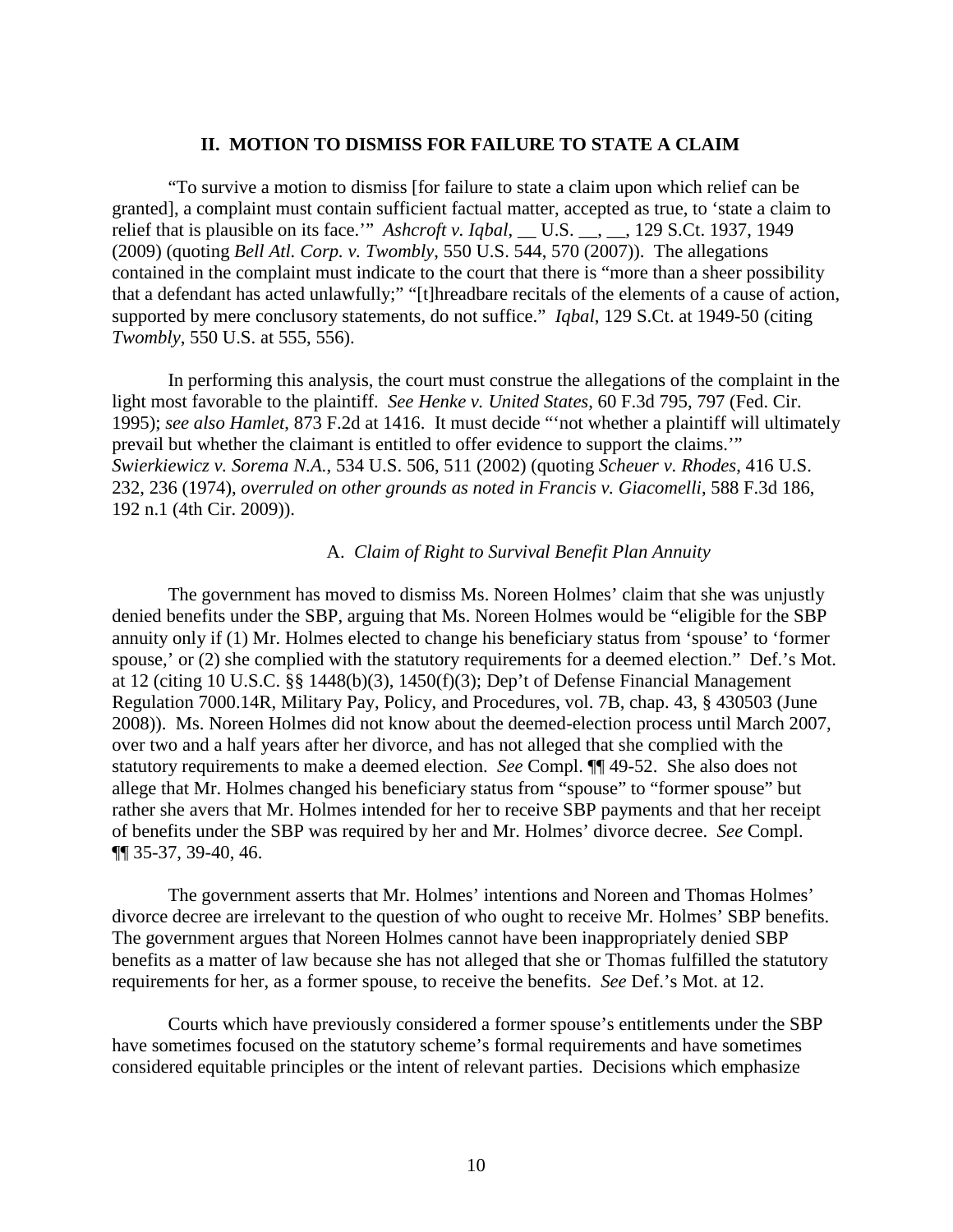formal compliance with the statute include *Woll*, 41 Fed. Cl. 371, and *Pence,* 52 Fed. Cl. 643.

*Woll* concerned a service member's divorce from his spouse. The divorce decree required that "any survivorship rights in [Mr. Woll's] military pension shall vest in [his former wife] upon [his] death . . . to the extent allowable by law."  $41$  Fed. Cl. 372. After his divorce, notwithstanding the divorce decree, Mr. Woll contacted the Department of Defense Finance and Accounting Service (DFAS), directing the DFAS to discontinue his participation in the SBP because he no longer had a spouse. *Id*. His former spouse did not attempt to make a deemed election within a year and did not know she had to take steps to secure her survivor benefits. She did, however, submit her divorce decree to DFAS to secure alimony. *Id*. at 375. Mr. Woll did not remarry and died several years later. Following his death, Mr. Woll's former spouse applied for benefits under the SBP program and was rejected. *Id.* at 373*.* In the Court of Federal Claims, the court upheld the denial of benefits to Mr. Woll's former spouse, explaining, "Congress has determined the manner by which the Army is to administer this annuity program, and plaintiff failed to perfect her rights in the manner set forth by statute.... Plaintiff cannot receive SBP benefits because she fails to meet the statutory requirements for eligibility as a former spouse." *Id*. at 375.

In *Pence*, Mr. and Mrs. Pence divorced at a time when the SBP existed, but when former spouses could not receive benefits. 52 Fed. Cl. at 644-45. After the Pences' divorce but before Mr. Pence's death, Congress enacted Pub. 98–94, 97 Stat 614 (1983), allowing retired service members, for the first time, to elect "former[-]spouse coverage" under the SBP. 52 Fed. Cl. at 645. Such an election had to be in writing and submitted within one year of the decree of divorce. *Id*. For members whose divorce decrees were already dated more than one year prior, Congress provided a one-year open enrollment period. *Id*. Congress later granted retired service members who had SBP coverage another period of one-year open enrollment to elect "former[-] spouse coverage." *Id.* (citing Pub. L. 99–145, 99 Stat 583 (1985)). Mr. Pence never elected former-spouse coverage but did file his divorce decree with the "appropriate Air Force finance center." 52 Fed. Cl. at 645. The court observed, "[I]t is not a stretch of law to conclude that Major Pence was under an obligation to take the steps necessary from the date of his divorce and thereafter to effect the state court's divorce decree terms. That he did not do so is stipulated by the parties. In any event, Major Pence either failed or refused to make the election when that opportunity became available." *Id*. at 648. The court held that Mr. Pence's submission of his divorce decree was not sufficient to fulfill the statutory requirements for making a "deemed election" under 10 U.S.C. § 1450(f)(3)(A), which required Ms. Pence to submit a "written request . . . that such an election be deemed to have been made," and a "[c]opy of a court order or other official statement" requiring the annuity to be paid to her. *Id*. at 647. The court acknowledged the adverse effect of its ruling on the former spouse: "It may be that Congress has inadvertently overlooked the admittedly difficult situation of former military spouses like plaintiff here who thought they were properly provided for in their divorce decrees and did not know of the affirmative requirement to submit a timely request for deemed election benefits. It is not for this [c]ourt, however, to act as a legislative body by filling in the interstices of otherwise clearly elaborated statutory provisions." *Id*. at 648-49.

<span id="page-10-0"></span> $\frac{1}{8}$  ${}^{8}$ The government conceded that the decree's language could not refer to anything other than the SBP. 41 Fed. Cl. at 372.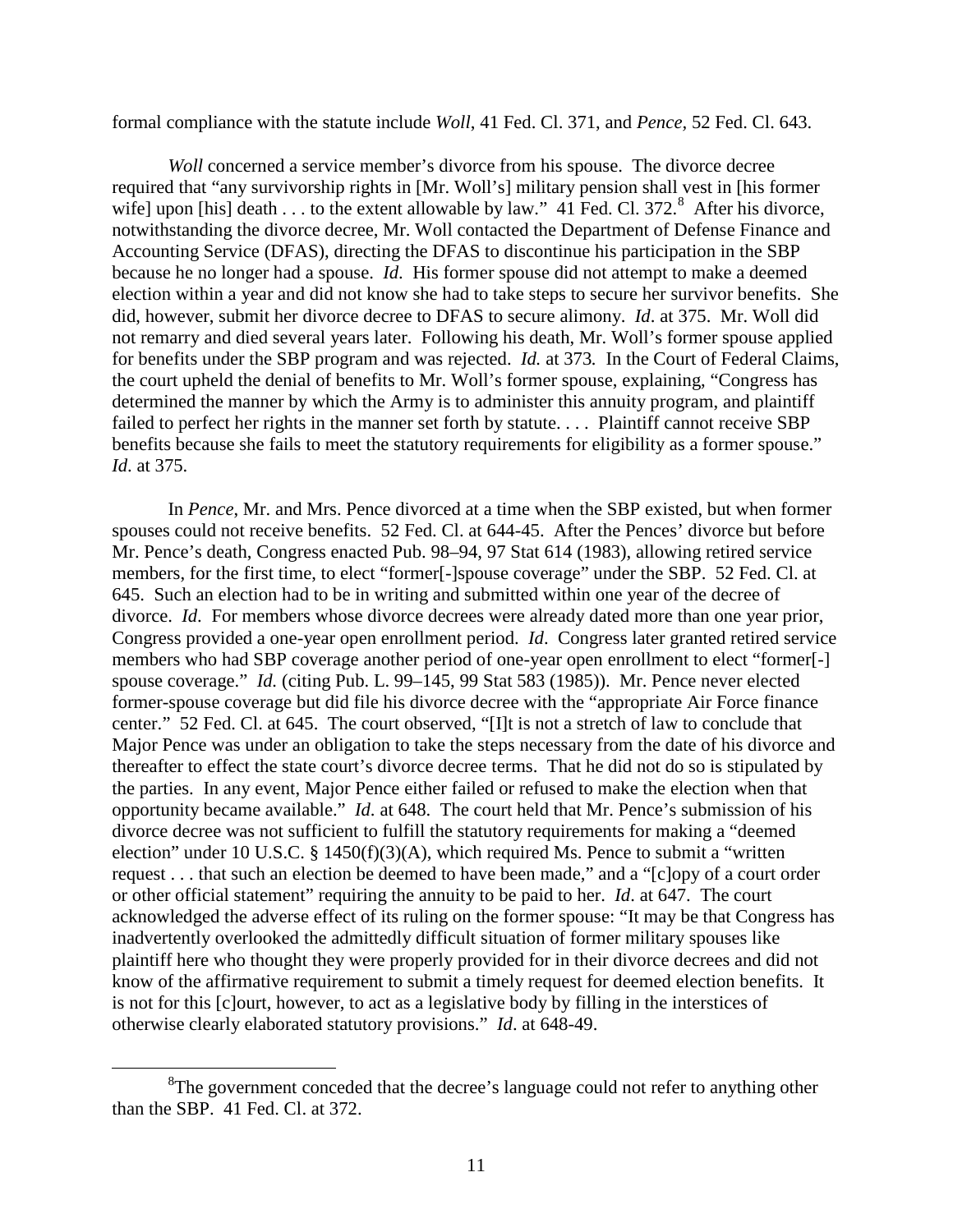Other decisions have employed equitable considerations in applying the SBP's requirements. In *Holt v. United States*, 64 Fed. Cl. 215, 218 (2005), Mr. Holt, a service member, divorced his wife, Mrs. Shirley Holt, and later remarried. Mr. Holt died over a year after his second marriage, and his wife at the time of his death began collecting his SBP benefits. *Id*. Although the divorce decree between Mr. Holt and Ms. Shirley Holt stated, "[Mr. Holt] shall maintain [Ms. Shirley Holt] as sole beneficiary of the Survivor Benefit Plan," Mr. Holt did not change his designated beneficiary status from "spouse" to "former spouse." *Id*. at 216. Although Ms. Shirley Holt submitted the divorce decree to DFAS "as many as three times during the one-year window for deemed election," she did not make the separate "written request" required to make a deemed election under 10 U.S.C. § 1450(f)(3)(A) because she "believe[d] that she had done all that was necessary to secure all her entitlements." *Id*. at 218. The court noted that "[a]fter hearing oral argument on the initial briefs . . . , we became convinced that neither the [c]ourt, nor the [p]laintiff, nor even the [g]overnment, understood the proper procedure for making a deemed election by a former spouse." *Id*. at 220. Subpart  $1450(f)(3)(A)(i)$  specifies that a written request should be made "in such manner as the Secretary shall prescribe." No regulations specifying the form of written request existed during the relevant time period in *Holt*. 64 Fed. Cl. at 223.<sup>[9](#page-11-0)</sup> The court found that Ms. Shirley Holt had successfully made a deemed election through the filing of her divorce decree and through a written request a DFAS paralegal submitted on Ms. Shirley Holt's behalf. *See id*. at 227-228. The court explained, "Contrary to the rationale of *Woll* or *Pence*, there was at the time in question, no magic language required nor specific procedures involved in making a deemed

[T]he member shall be deemed to have made such an election if the Secretary of the military department concerned receives a written request from a former spouse or the former spouse's attorney on behalf of the former spouse. The request is acceptable if it refers to or cites provisions in a court order concerning SBP former[-]spouse coverage, or makes clear by other references to SBP that there is an intent that the annuity coverage be provided to the former spouse. The written request must be accompanied by a copy of the pertinent court order or agreement referring to the SBP coverage.

DoD Financial Management Regulation DoD 7000.14-R, Military Pay, Policy, and Procedures, vol. 7B, chap. 43 § 430503(C) (Oct. 2000).

 A regulation now in place provides that "the member shall be deemed to have made such election if the Secretary of the Military Department concerned receives a completed DD Form 2656-10 from a former spouse or the former spouse's attorney on behalf of the former spouse. The DD Form 2656-10 must be accompanied by a copy of the pertinent court order or agreement referring to the SBP coverage." Dep't of Defense Financial Management Regulation 7000.14-R, Military Pay, Policy, and Procedures, vol. 7B, chap. 43 § 430503(C) (Dec. 2010).

<span id="page-11-0"></span> <sup>9</sup> Subsequent to the pertinent time period in *Holt*, the Secretary prescribed the manner in which a written request is to be received. At the time of Mr. and Mrs. Holmes' divorce, this regulation provided: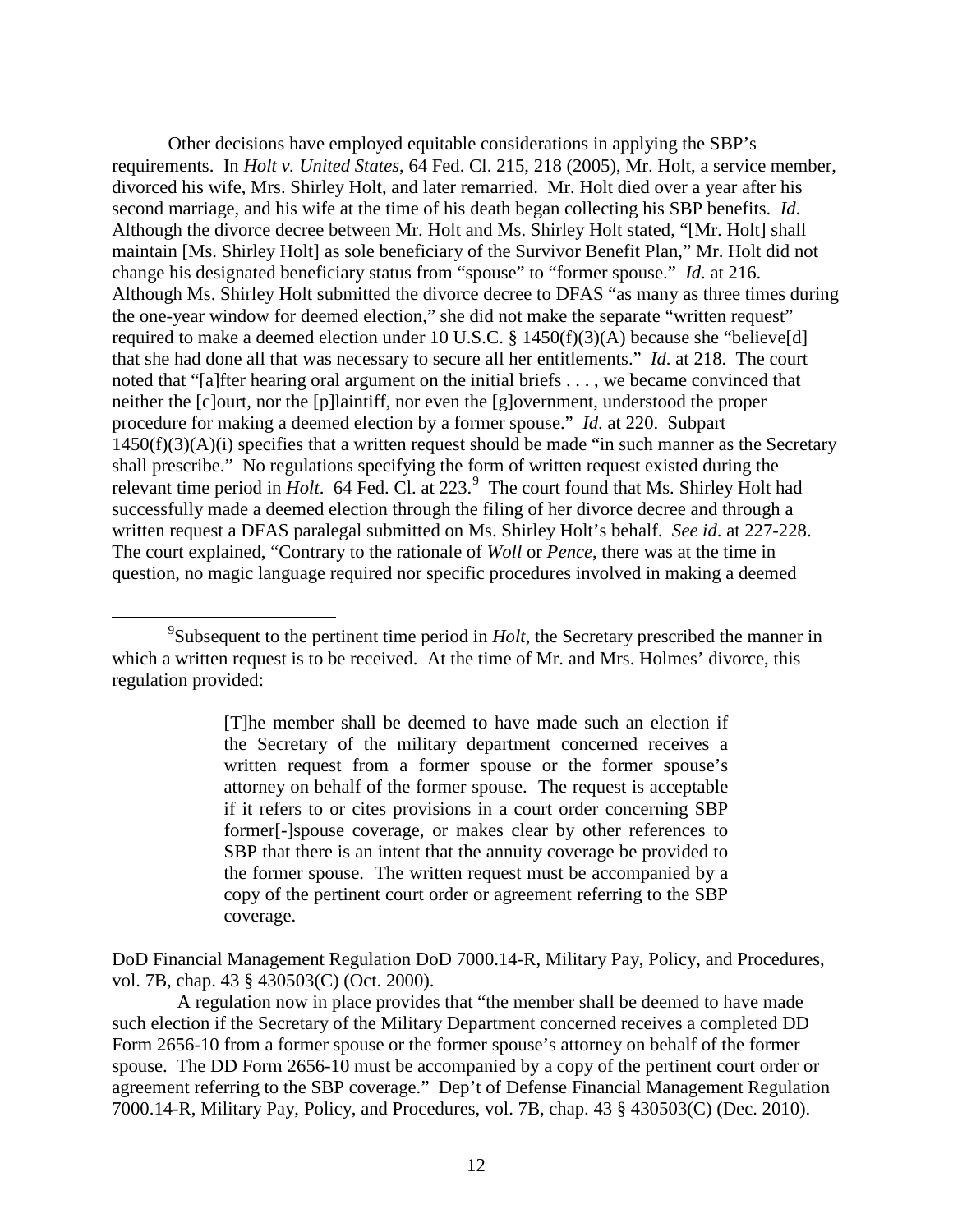election." *Id*. at 228. It criticized the "highly formalized approach" taken in the *Woll* and *Pence* decisions, noting that "the various service Correction Boards have overlooked the one-year window and enforced defective deemed elections on equitable grounds." *Id*. at 227-228 (citing Letter of W. Dean Pfeif[f]er, BCNR, to Sen. Jon Kyl (Jul. 18, 2000) (discussing exception to policy regarding review of former-spouse applications in a "rather narrow range of cases . . . where it was clear that both the former spouse and the deceased service member clearly intended that the former spouse would be covered by SBP and where, because the deceased service[ ]member had not remarried, there was no competing claim of coverage by a subsequent spouse.")).

*Bonewell v. United States*, 95 Fed. Cl. 752 (2010), also explicitly disapproves of a strict reading of the SBP's former-spouse election procedures. Mr. Bonewell had elected to provide SBP coverage for his children and wife, Ms. Rosa Bonewell. *Id*. at 754. Mr. Bonewell and Ms. Rosa Bonewell divorced and agreed that Ms. Rosa Bonewell would receive Mr. Bonewell's SBP benefits. *Id*. Mr. Bonewell submitted DD Form 2558 to DFAS, requesting part of his retirement allotment be directed to Ms. Rosa Bonewell pursuant to their Decree of Dissolution, and attached part of the decree to the form, including the paragraph providing SBP payments to Ms. Rosa Bonewell. *Id*. at 754-55. However, neither Mr. Bonewell nor Ms. Rosa Bonewell made a request with DFAS to change Mr. Bonewell's SBP coverage from "spouse" to "former spouse." *Id*. at 755. Mr. Bonewell married Ms. Carmen Titong-Bonewell and did not attempt to change his SBP election. *Id*. He died over a year later. *Id*. DFAS denied Ms. Rosa Bonewell's application for SBP benefits because Mr. Bonewell had elected to participate in SBP spouse and child coverage, and Ms. Rosa Bonewell was not Mr. Bonewell's spouse at the time of his death. *Id*. As in the present case, the government argued that Ms. Rosa Bonewell had not stated a claim upon which relief could be granted because the statutory and regulatory requirements for electing former-spouse coverage had not been strictly met. *Id*. at 762. Ms. Rosa Bonewell argued that by virtue of Mr. Bonewell's submitting the relevant portion of the Decree of Dissolution to DFAS, he had "substantially complied with the legal requirements for a former [-]spouse election." *Id*. After an examination of precedent and the underlying purposes of the former-spouse election requirements, the court concluded that alleging substantial compliance with the requirements of 10 U.S.C. § 1448(b) and its implementing regulations could state a claim for relief. *Id*. at 768. The court did not reach a final judgment, remanding the case to consider evidentiary issues. *Id*. at 769.

Ms. Noreen Holmes acknowledges that neither she nor Thomas Holmes strictly complied with the statutory and regulatory requirements for electing former-spouse coverage. Although she does not allege that the government knew the content of the divorce decree, she does state that after the divorce, she received \$1,000 a month from the government, pursuant to the terms of the divorce decree, Compl. ¶ 41, and infers that Mr. Holmes had taken some action with the government to direct the funds.

Ms. Noreen Holmes claims that "[the government's] knowledge of the divorce, [the government's] post-divorce payments to Noreen Holmes, and Thomas Holmes' manifest intent . . . to provide Noreen Holmes with SBP benefits constitutes a 'deemed election' that secures Noreen Holmes' entitlement to the SBP annuity." Compl. ¶ 104. In effect, she contends that there was substantial compliance with the requirements for electing former-spouse coverage.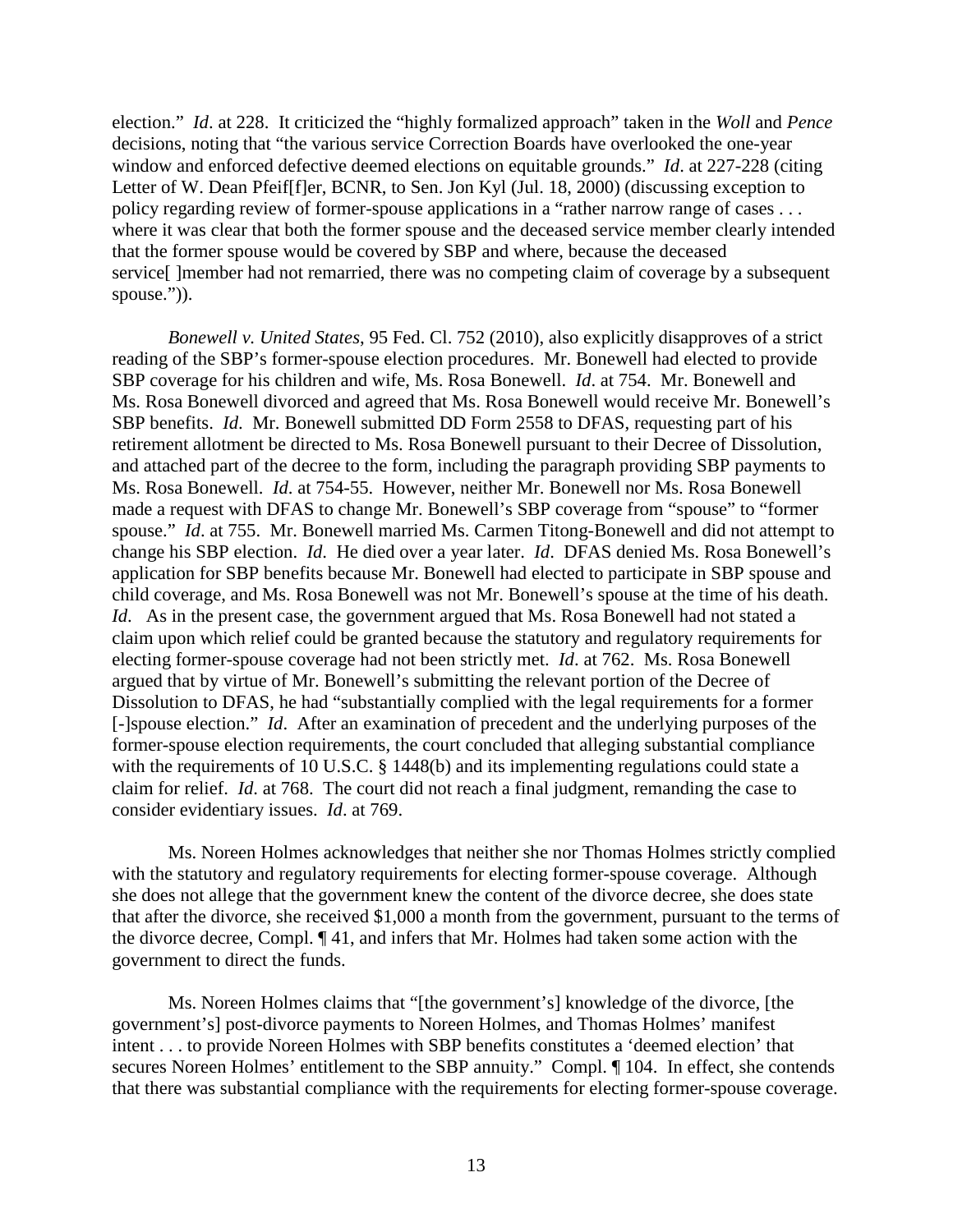These allegations survive a motion to dismiss. *See Bonewell*, 95 Fed. Cl. at 768; *Holt*, 64 Fed. Cl. at 219-20 ("This is a military pay case, in which the entitlement to statutory benefits is at issue. The question of entitlement to those benefits is a merits question, and clearly survives a RCFC 12(b)(6) motion.").

## B. *Claim for Correction of Military Records*

Ms. Noreen Holmes' claim for improper denial of correction of military records, *see*  Compl. ¶¶ 111, 116, is necessarily bound up with her claim for denial of survivor benefits. If she is entitled to SBP benefits as a former spouse, then this court has the authority to correct Mr. Holmes' military records. *See* 28 U.S.C. § 1491(a)(2) ("To provide an entire remedy and to complete the relief afforded by the judgment, the court may, as an incident of and collateral to any such judgment, issue orders directing restoration to office or position, placement in appropriate duty or retirement status, and correction of applicable records, and such orders may be issued to any appropriate official of the United States."); *see also Holt*, 64 Fed. Cl. at 228 (remanding to the BCNR to correct a service member's military record to indicate that a deemed election had been made). The government's motion to dismiss Ms. Noreen Holmes' claim for correction of military records is accordingly denied.

## C. *A Takings Claim*

Finally, Ms. Noreen Holmes claims that she "has a substantial, cognizable, protected property interest in Thomas Holmes' SBP survivorship benefits" and that the government's refusal to pay those benefits to Noreen constitutes a taking. *See* Compl. ¶¶ 147-51. She requests "just compensation and a declaration that [the government's] conduct is unconstitutional under the [t]akings [c]lause of the Fifth Amendment." Compl. ¶ 152. She did not assert a takings claim before the BCNR. As a consequence, she cannot now challenge on review the denial of survivor benefits on that ground. *See Metz v. United States*, 466 F.3d 991, 999 (Fed. Cir. 2006); *Murakami v. United States*, 398 F.3d 1342, 1354 (Fed. Cir. 2005). The government's motion to dismiss under RCFC 12(b)(6) is granted insofar as this claim is concerned.

## **III. THE ADMINISTRATIVE RECORD OF BCNR'S ACTION**

In reviewing BCNR's action respecting Ms. Noreen Holmes' claims, the court must render its judgment on the administrative record "the agency presents to the reviewing court." *Florida Power & Light Co. v. Lorion*, 470 U.S. 729, 743-44 (1985); *see also id*. at 743 ("'[T]he focal point for judicial review should be the administrative record already in existence, not some new record made initially in the reviewing court.'") (quoting *Camp v. Pitts*, 411 U.S. 138, 142 (1973)). If the administrative record is incomplete, "[t]he reviewing court is not generally empowered to conduct a *de novo* inquiry into the matter being reviewed and to reach its own conclusions based on such an inquiry." 470 U.S. at 744. Rather "the proper course, except in rare circumstances, is to remand to the agency for additional investigation or explanation." *Id*. at 744; s*ee also Riser v. United States*, 93 Fed. Cl. 212, 217 (2010). Exceptions to this rule apply in "cases in which the omission of extra-record evidence precludes effective judicial review." *Axiom Res. Mgmt., Inc. v. United States*, 564 F.3d 1374, 1380 (Fed. Cir. 2009) (internal quotation marks omitted); *see also Vanguard Recovery Assistance, J.V. v. United States*, \_\_ Fed.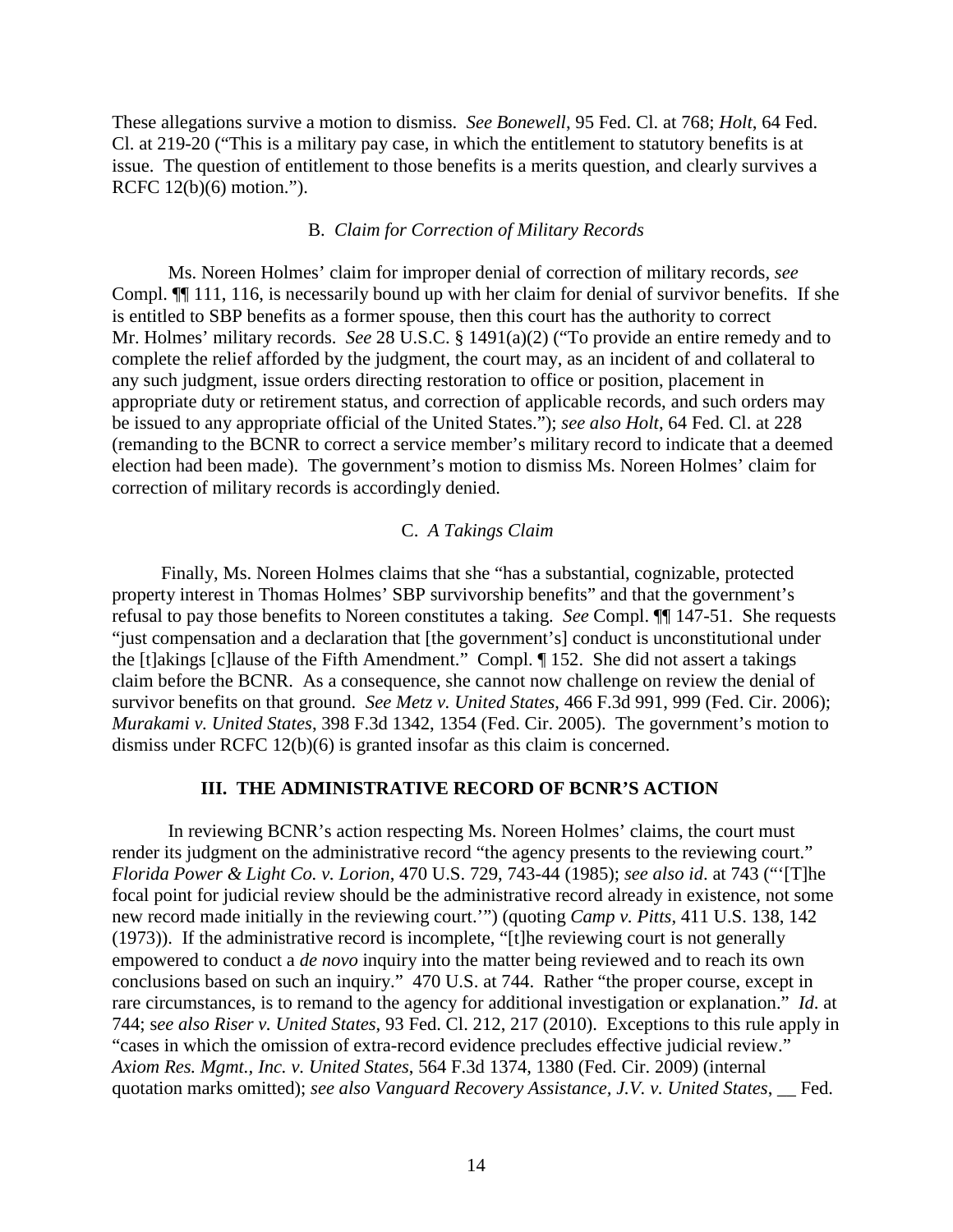Cl.  $\_\_$ ,  $\_\_$ n.19) (slip op. at 25 n.19) (May 27, 2011) (listing three typical situations in which the agency record may not be sufficient for effective review).

## A. *Certain Exhibits to Ms. Noreen Holmes' Complaint*

The government argues that exhibits 5 and 12 of Ms. Noreen Holmes' complaint were not part of the administrative record and should not be considered by the court when deciding motions for judgment on the administrative record. *See* Def.'s Mot. at 24 n.6. Responding to the government's objection, Noreen Holmes states, "[I]f the [c]ourt decides to limit its review to the [a]dministrative [r]ecord [instead of conducting *de novo* review] . . . , then the [c]ourt should supplement the [a]dministrative [r]ecord with [e]xhibits 5 and 12 because they are necessary for effective judicial review of this case and reflect an exceptional circumstance justifying their review by the [c]ourt." Pl.'s Resp. to Gov't's Objection to the Court's Consideration of Materials Included as Exhibits to the Complaint ("Pl.'s Opp'n") at 3. The court will treat this response as a motion to supplement the administrative record with exhibits 5 and 12.

Exhibit 5 to Ms. Noreen Holmes' complaint is a bank statement which shows the government's credit and debit of what Noreen believes was an SBP payment. Ms. Noreen Holmes avers that the payment shows that "the [g]overnment had knowledge of [her] and Thomas' divorce and understood that Noreen was entitled to receipt of the SBP payments per the terms of their Divorce Decree." Pl.'s Opp'n at 5. Exhibit 12 consists of several e-mails between Noreen's attorney, John L. McGowan, and William Hess of the BCNR, which support the statement of W. Dean Pfeiffer that the Board follows a policy of not "tak[ing] action when such an action will operate to the detriment of an individual [such as Linda Holmes]." AR-6 (Letter from W. Dean Pfeiffer, Executive Director, BCNR, to John L. McGowan (Sept. 22, 2008)); *see also* Compl. Ex. 12 at 1 ("[N]one of this would change our view/policy that we will not make a change to record that deprives another of a benefit.").

To perform an effective review pursuant to the Administrative Procedure Act, the court must have a record containing the information upon which the agency relied when it made its decision as well as any documentation revealing the agency's decision-making process. *See Citizens to Preserve Overton Park, Inc. v. Volpe*, 401 U.S. 402, 420 (1971) ("[S]ince the bare record may not disclose the factors that were considered or the Secretary's construction of the evidence[,] it may be necessary for the [d]istrict [c]ourt to require some explanation in order to determine if the Secretary acted within the scope of his authority and if the Secretary's action was justifiable under the applicable standard."), *abrogated on other grounds by Califano v. Sanders*, 430 U.S. 99, 104-05 (1977). The agency did not have exhibit 5 before it, and the e-mails contained in exhibit 12 did not exist when the board rendered its decision. To the extent that exhibit 12 sheds light on the Board's "decision-making process," Mr. Hess' statements merely corroborate a statement made by Mr. Pfeiffer in his rejection of Ms. Noreen Holmes' final request for reconsideration of the BCNR's decision and are not necessary for effective judicial review. Accordingly, neither of these exhibits will be added to the administrative  $record.<sup>10</sup>$  $record.<sup>10</sup>$  $record.<sup>10</sup>$ 

<span id="page-14-0"></span> $10$ Exhibits to a complaint nonetheless are properly considered in ruling on the government's motion to dismiss, *see Bonewell*, 95 Fed. Cl. at 753 n.1, and in addressing the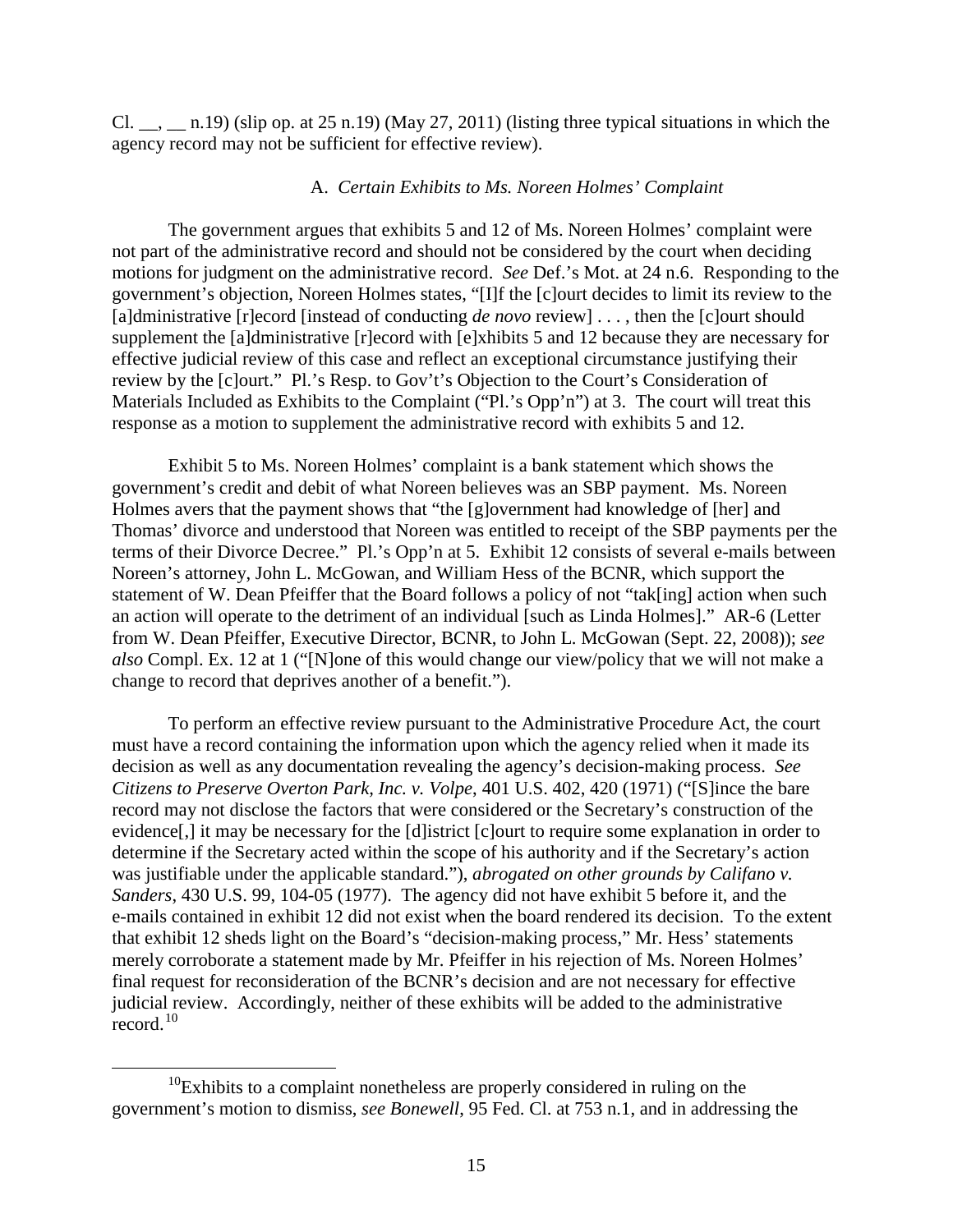## B. *Supplementation Proposed by Ms. Linda Holmes*

Defendant-Intervenor, Ms. Linda Holmes, has moved to supplement the administrative record with an affidavit by her plus three pieces of correspondence. Both the government and Ms. Noreen Holmes oppose this motion.

Ms. Linda Holmes relies upon the precept that supplementation of the administrative record is permissible where it is "required for meaningful judicial review." Def.-Intervenor's Reply at 3 (quoting *Impresa Construziono Geom. Domenico Garufi v. United States*, 238 F.3d 1324, 1338 (Fed. Cir. 2001)) (internal quotation marks omitted). However, consideration of the documents Ms. Linda Holmes seeks to add to the administrative record is not necessary for a full and complete understanding of the issues in this case. Ms. Linda Holmes' declaration describes her relationship with Thomas Holmes, and the correspondence provides a further glimpse into that relationship and a discussion between Linda and Noreen Holmes about the Survivor Benefit Plan. These materials are not probative of the issues before this court and before the BCNR. Accordingly, Ms. Linda Holmes' motion to supplement the administrative record is denied.

# **IV. CROSS-MOTIONS FOR JUDGMENT ON THE ADMINISTRATIVE RECORD**

Ms. Noreen Holmes and the government have moved for judgment on the administrative record. In addressing cross-motions for judgment on the administrative record pursuant to RCFC 52.1(c), the court asks whether the party seeking relief has shown that the Board's decision was arbitrary and capricious, contrary to law, or unsupported by substantial evidence. *See Chambers v. United States*, 417 F.3d 1218, 1227 (Fed. Cir. 2005); *Godwin v. United States*, 338 F.3d 1374, 1378 (Fed. Cir. 2003). Under this standard, the court must ask "whether the decision was based on a consideration of the relevant factors and whether there has been a clear error of judgment." *Citizens to Preserve Overton Park*, 401 U.S. at 416. The Board's decision will comply with the substantial evidence standard so long as a "'reasonable mind might accept' [the] particular evidentiary record as 'adequate to support [the contested] conclusion.'" *Dickinson v. Zurko*, 527 U.S. 150, 162 (1999) (quoting *Consolidated Edison Co. of N.Y. v. NLRB*, 305 U.S. 197, 229 (1938)). Similarly, the arbitrary and capricious standard "requires a reviewing court to sustain an action evincing rational reasoning and consideration of relevant factors." *Advanced Data Concepts, Inc. v. United States*, 216 F.3d 1054, 1058 (Fed. Cir. 2000).

In sum, the court must satisfy itself that the Board considered all of the relevant evidence and provided a reasoned opinion that reflects a contemplation of the facts and circumstances pertinent to the case before it. *See Heisig v. United States*, 719 F.2d 1153, 1157 (Fed. Cir. 1983) ("Under the substantial evidence rule, *all* of the competent evidence must be considered, whether original or supplemental, and whether or not it supports the challenged conclusion."); *see also Melendez Camilo v. United States*, \_\_ F.3d \_\_, \_\_, 2011 WL 1601997, at \*3 (Fed. Cir. Apr. 29,

motion to supplement. *See Vanguard Recovery Assistance*, Fed. Cl. at \_\_ n.20 (slip op. at 26 n.20). Exhibits 5 and 12 have been considered in those contexts and are part of the record of this case, although not of the administrative record of the BCNR's decision.

 $\overline{a}$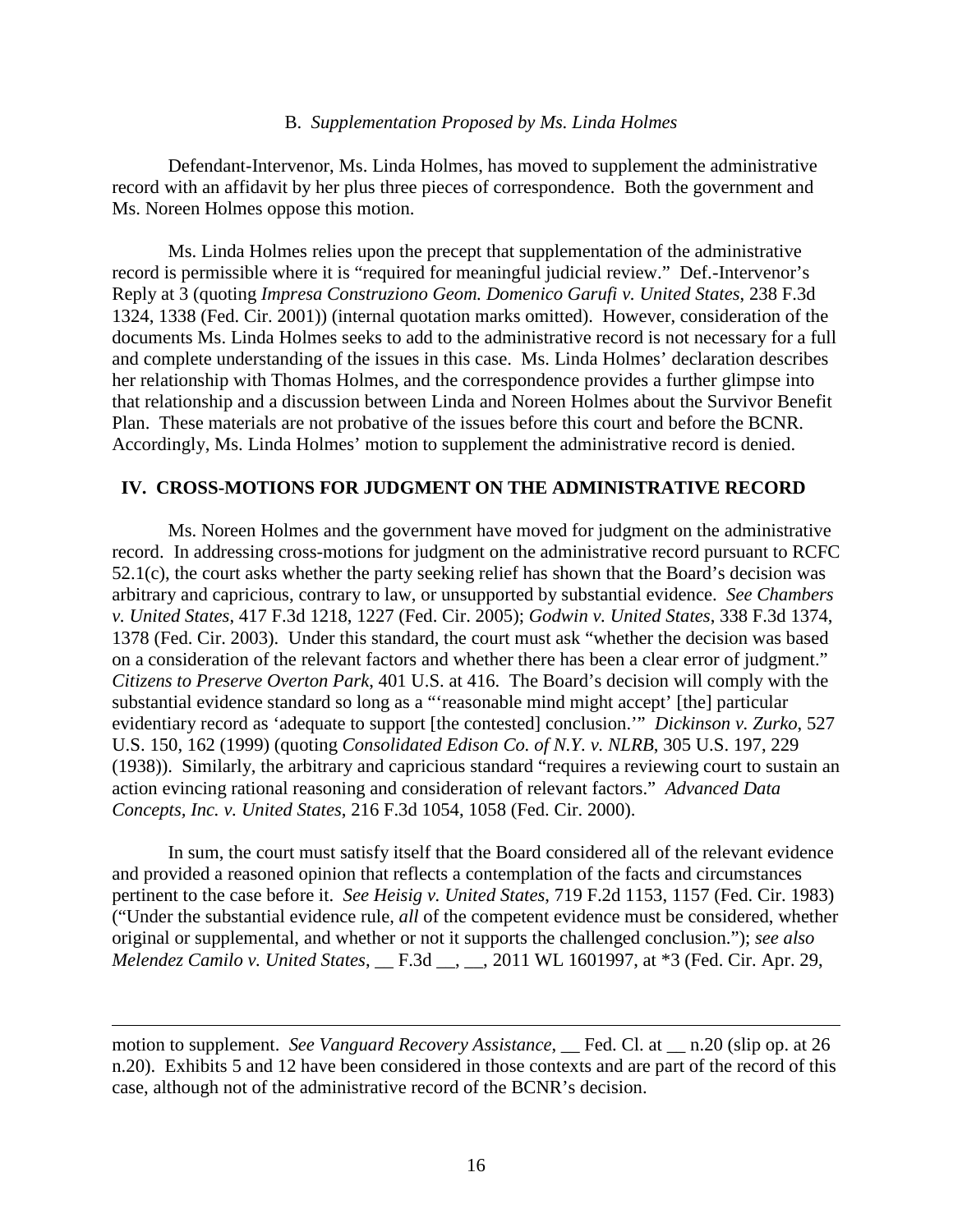#### 2011).

Ms. Noreen Holmes has urged the court to review her case *de novo*, rather than under the arbitrary and capricious standard, because "BCNR review . . . [was] not a strict precondition to [her] suit." Compl. ¶ 88; *see also* Pl.'s Cross-Mot. at 26. In support of her position, she cites *Holt*, 64 Fed. Cl. at 220, which decided a claim for SBP benefits on a Motion for Summary Judgment rather than a Motion for Judgment on the Administrative Record. Pl.'s Cross-Mot. at 26. In *Holt*, the court observed,

> We are . . . not reviewing the decision of the BCNR. Although that is typically the route traveled before a military pay claim comes before this [c]ourt, the Board's review is not a mandatory precondition to filing suit.... The Board declined Mrs. Holt's petition because she was not a qualified applicant. While Mrs. Holt challenges the Board's jurisdictional rejection, she also seeks substantive relief.

64 Fed. Cl. at 220.

In *Holt*, however, there was no administrative record for the Court of Federal Claims to review because the plaintiff's case before the military corrections board had been dismissed on jurisdictional grounds. Had the military corrections board reviewed the plaintiff's case substantively, the *Holt* court would have been required to adjudicate the plaintiff's case on a motion for judgment on the administrative record, rather than on a motion for summary judgment. *See Martinez v. United States*, 333 F.3d 1295, 1307-08, 1311-14 (Fed. Cir. 2003) (en banc) (stating that a service member need not seek relief from a military corrections board before suing in the Court of Federal Claims, but when a service member does pursue relief before a board, the Court of Federal Claims should apply its ordinary standard of review to the board's actions). Consequently, the court will not review this matter *de novo*, but will determine whether the Board's decision was arbitrary and capricious, contrary to law, or unsupported by substantial evidence. *See Chambers*, 417 F.3d at 1227; *Godwin*, 338 F.3d at 1378; *Martinez*, 333 F.3d at 1314.

## A. *Explicit Election of Former-Spouse Coverage*

Analysis of an explicit election of former-spouse coverage begins by clarifying the role of the divorce decree in this dispute. Ms. Noreen Holmes argues that the existence of the divorce decree alone should have perfected her rights to Mr. Holmes' SBP benefits. For purposes of resolving the motions for judgment on the administrative record, the court assumes without deciding that the divorce decree included an obligation for Mr. Holmes to provide his SBP benefits to Ms. Noreen Holmes in the event of his death.

A former spouse's entitlement to SBP benefits can be secured by parties to a divorce in one of two ways. Either the service member whose marriage ends can "elect to provide an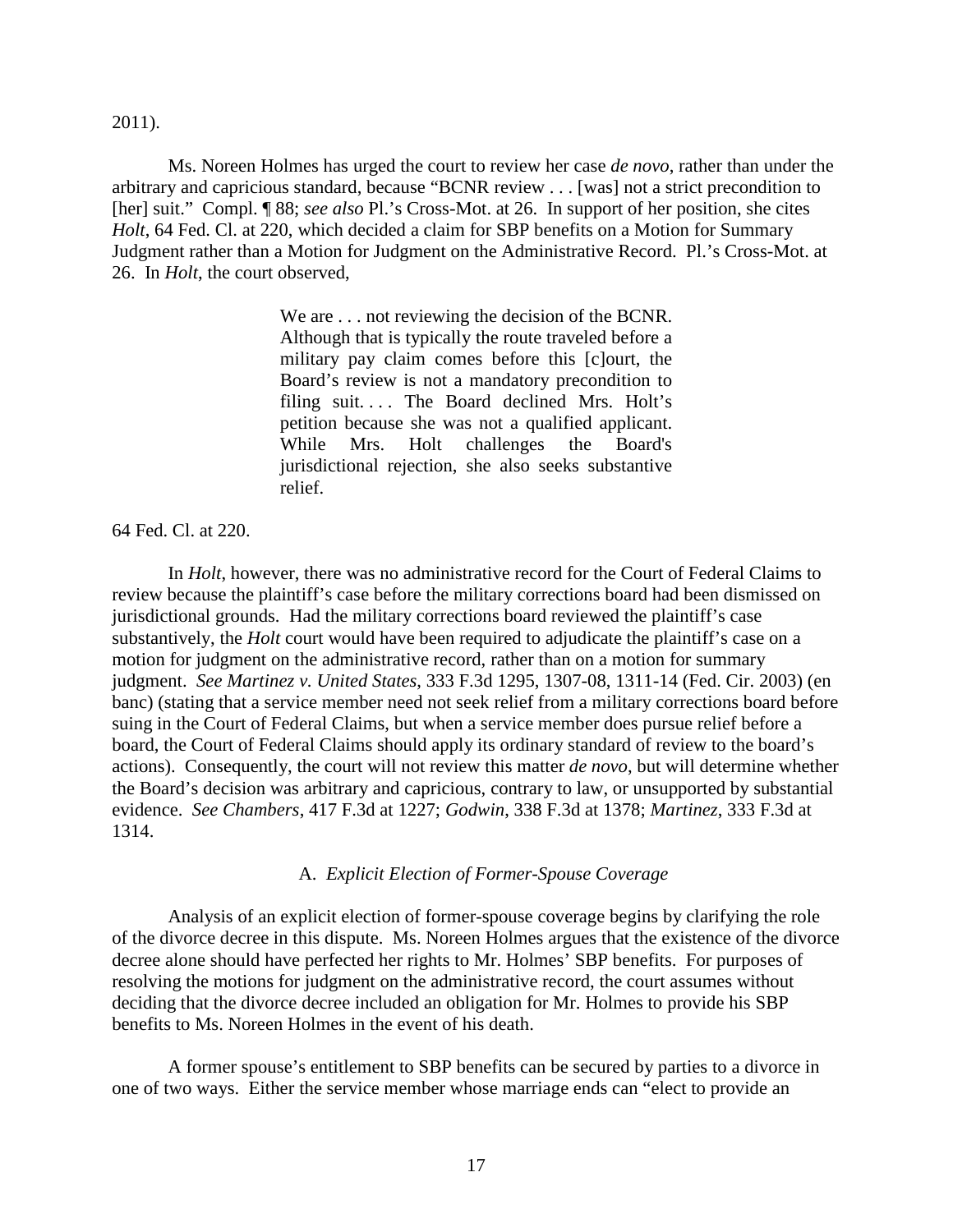annuity to that former spouse," 10 U.S.C. § 1448(b)(3)(A)(i)(II), (A)(iii); or the former spouse can file a "written request . . . that such an election be deemed to have been made" along with a"[c]opy of court order or other official statement" requiring the annuity to be paid to the service member's former spouse. 10 U.S.C. § 1450(f)(3)(A).

A service member can, by agreement or court order, incur an obligation to secure benefits for a former spouse by electing former-spouse coverage. However, the service member's legal obligation to elect SBP coverage for his or her former spouse does not create a corresponding legal obligation for the United States government to grant SBP benefits when the statutory prerequisites for securing those benefits have not been fulfilled. Regardless of what Mr. Holmes promised Ms. Noreen Holmes in their agreed divorce decree, the statute requires Mr. Holmes or Ms. Noreen Holmes to take particular steps to secure former-spouse benefits under the SBP. The mere existence of the divorce decree does not, as a matter of law, secure former-spouse benefits to Ms. Noreen Holmes. While New Hampshire law recognizes non-vested military retirement benefits as marital property for the purposes of dividing property during the dissolution of marriage, *see* N.H. Rev. Stat. Ann. § 458:16-a(I); *Halliday v. Halliday*, 593 A.2d 233, 234 (N.H. 1991); the division of those assets in a divorce does not, on its own, cause unvested government benefits to vest. *Cf. Schism v. United States*, 316 F.3d 1259, 1268 (Fed. Cir. 2002) ("Benefits for retired military personnel — and for civilian retired federal employees . . . — depend upon an exercise of legislative grace, not upon principles of contract, property, or 'takings' law."); *Zucker v. United States,* 758 F.2d 637, 640 (Fed. Cir. 1985) (explaining that federal workers' "entitlement to retirement benefits must be determined by reference to the statute[s] and regulations governing these benefits, rather than to ordinary contract principles"). The BCNR followed these limiting conditions in concluding that neither Mr. Holmes nor Ms. Noreen Holmes had fulfilled the statutory requirements to elect SBP former-spouse coverage.

## B. *Substantial Compliance with Deemed-Election Procedures*

Pursuant to *Bonewell*, Ms. Noreen Holmes argues that substantial compliance with the requirements of the SBP deemed-election process occurred and should be given effect. *See* Pl.'s Cross-Mot. at 7 ("[T]he facts and circumstances [of] this case qualify as [creating] a deemed election."); Pl.'s Resp. to Def.-Intervenors' Supplemental Br. at 2-3 (discussing *Bonewell*, 95 Fed. Cl. 752). *Bonewell* considers whether a service member can substantially comply with the former-spouse election requirements of 10 U.S.C. § 1448(b), but it specifically did not analyze whether the former spouse had stated a viable claim for making a deemed election under 10 U.S.C.§ 1450(f)(3)(A). *See* 95 Fed. Cl at 762 n.12. Ms. Noreen Holmes has raised both alternatives.

## 1. *Deemed election under 10 U.S.C. § 1450(f)(3)(A).*

If a service member "is required . . . to provide an annuity to a former spouse and . . . fails or refuses to make such an election," the election may be "deemed" to have been made if Secretary of the Navy receives a "written request . . . from the former spouse concerned requesting that such an election be deemed to have been made" and a "[c]opy of [a] court order or other official statement" requiring the annuity to be paid to the service member's former spouse. 10 U.S.C. § 1450(f)(3)(A). For a former spouse to take advantage of this "deemed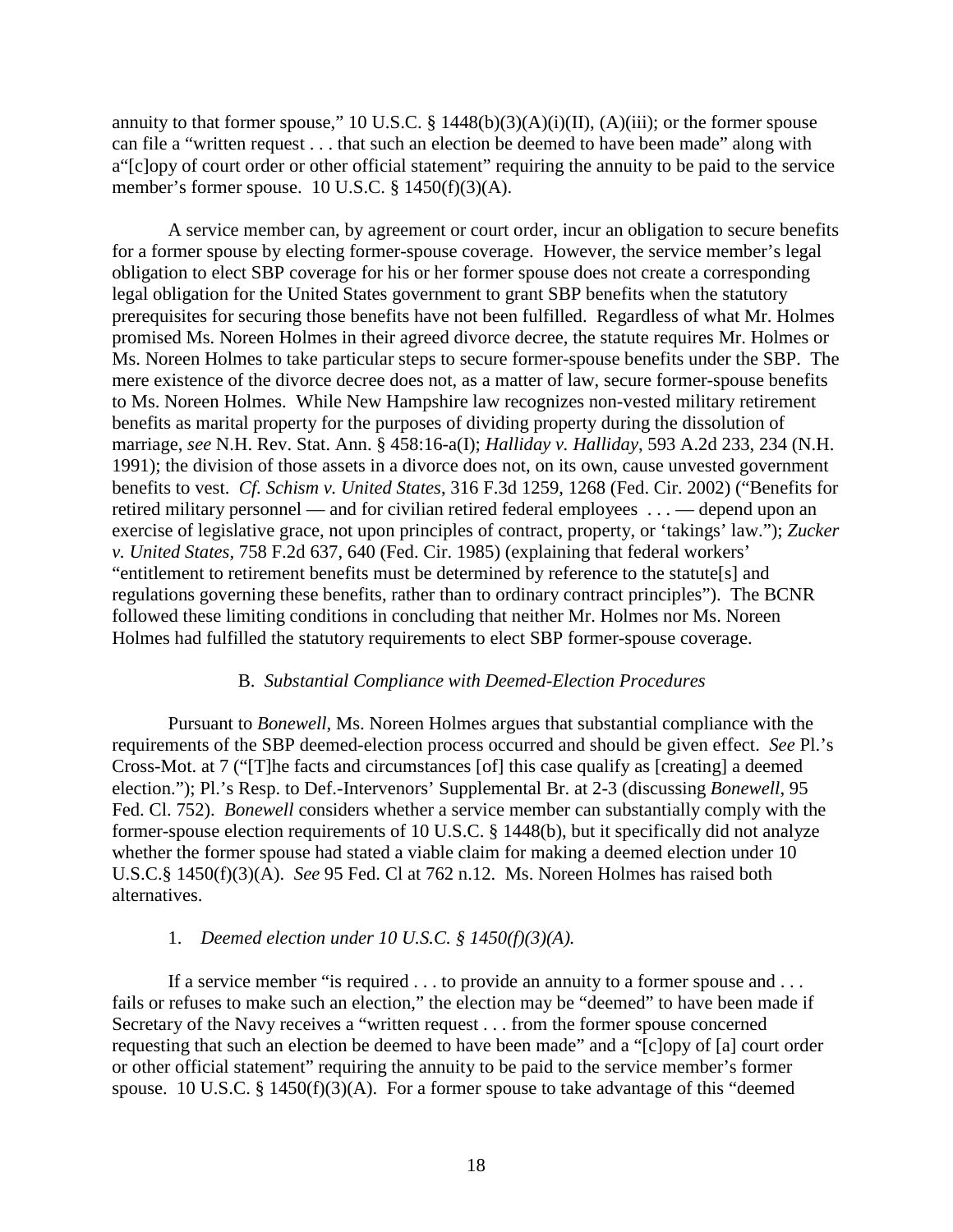election" option, the Secretary of the Navy must "receive[] a request from the former spouse . . . within one year of the date of the court order or filing involved." 10 U.S.C.  $§$  1450(f)(3)(C).

Ms. Noreen Holmes does not claim she communicated with the government about her divorce or benefits, in writing or otherwise, during the one-year period from the date of her divorce. *A fortiori*, Ms. Noreen Holmes cannot support a substantial-compliance argument through a timely request made to the Secretary of the Navy.

The second element of the deemed-election process concerns the Secretary's receipt of a "[c]opy of [a] court order or other official statement" requiring the annuity to be paid to the service member's former spouse. 10 U.S.C. § 1450(f)(3)(A)(ii). The court does not decide here if the submission of a divorce decree in an unrelated document, unaccompanied by a submission of a written request by a former spouse, can constitute a deemed election.<sup>[11](#page-18-0)</sup> Based upon the facts at hand, there is no indication that Ms. Noreen Holmes submitted her divorce decree to the government for any purpose during the one-year period within which she could have made a deemed election. She therefore cannot support a substantial compliance argument by arguing she complied with the second aspect of the deemed election requirement.

# 2. *Election under 10 U.S.C. § 1448(b)(3).*

A service member whose marriage ends after becoming eligible to participate in the Survivor Benefit Plan may "elect to provide an annuity to that former spouse." 10 U.S.C.  $§$  1448(b)(3)(A)(i)(II). "Any such election must be written, signed by the person making the election, and received by the Secretary concerned within one year after the date of the decree of divorce, dissolution, or annulment." 10 U.S.C. § 1448(b)(3)(A)(i). A service member who elects to provide an annuity to a former spouse under section 1448(b)(3) must, at the time of making the election, provide the Secretary concerned with a written statement, signed by the service member and the former spouse, stating whether the election is being made pursuant to the requirements of a court order or voluntary written agreement. *See* 10 U.S.C. § 1448(b)(5).

In *Bonewell*, the court denied the government's motion to dismiss because the plaintiff, Ms. Rosa Bonewell, had alleged that the former spouse election requirements had been substantially satisfied when Mr. Bonewell submitted the relevant portion of his divorce decree along with a DD Form 2558, requesting that part of his retirement allotment be directed to

<span id="page-18-0"></span> $11$ <sup>11</sup>The statute implicitly but not explicitly links the submission of a request with provision of a copy of the court order or official statement giving the former spouse rights to SBP coverage. However, the version of the Department of Defense Financial Management Regulation 7000.14-R in effect at the time of Mr. and Mrs. Holmes' divorce specified that a written request by the former spouse must have been accompanied by "a copy of the pertinent court order or agreement referring to the SBP coverage." Dep't of Defense Financial Management Regulation 7000.14-R, Military Pay, Policy, and Procedures, vol. 7B, chap. 43 § 430503(C) (Oct. 2000).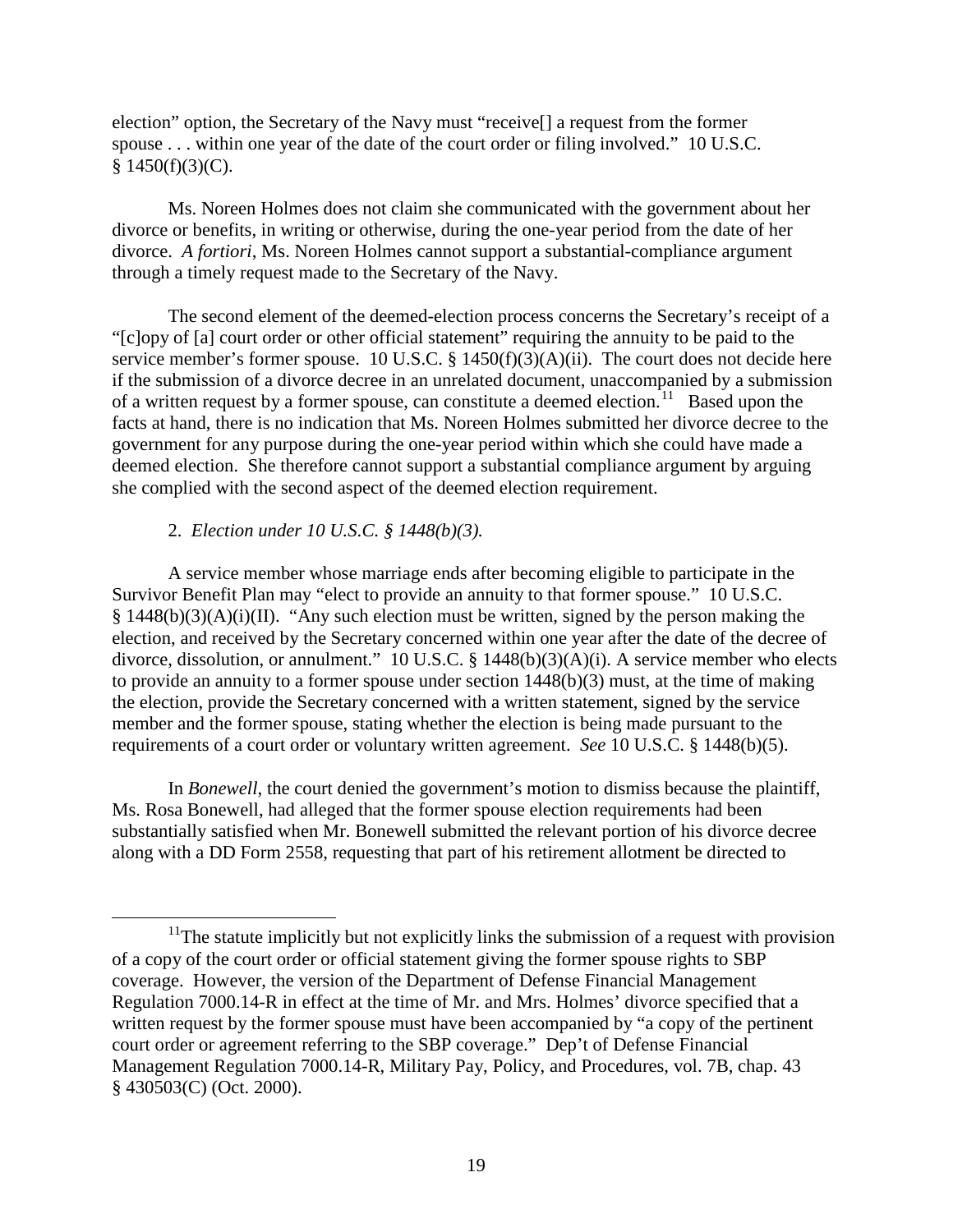Ms. Rosa Bonewell. *See* 95 Fed. Cl. at 754, 768.

Whether Mr. Holmes submitted his divorce decree to the government is not known. Ms. Noreen Holmes apparently received a portion of Mr. Holmes' retirement benefits monthly, subsequent to the divorce. *See* Compl. ¶ 41. These benefits apparently were paid because Mr. Holmes submitted an allotment form similar to the one the service member submitted in *Bonewell*. *See* Hr'g Tr. 59:8-59:20 (Feb. 24, 2011). That allotment form is not in the administrative record. *See* Hr'g Tr. 21:25-22:3. It is not known whether Mr. Holmes submitted a copy of the divorce decree with an allotment form or for any another purpose. *See* Hr'g Tr. 22:24-23:3. Although Ms. Noreen Holmes has alleged the government knew about the divorce, Compl. ¶¶ 54-55, 101, there is no evidence in the record the government was furnished with a copy of their divorce decree prior to her submission of the decree to the BCNR.<sup>[12](#page-19-0)</sup> The absence of evidence that Thomas Holmes submitted the divorce decree further impedes a substantialcompliance contention.

## C. *Equitable Tolling*

Ms. Noreen Holmes argues that the one-year period to make a deemed election should be equitably tolled. This issue was implicitly raised in Ms. Noreen Holmes' Petition for Correction of Military Record, DD Form 149, filed on February 20, 2008. *See* AR-14 to 15 (discussing Ms. Noreen Holmes' lack of notice and knowledge).

Equitable tolling is appropriate "'where the claimant has actively pursued his judicial remedies by filing a defective pleading during the statutory period, or where the complainant has been induced or tricked by his adversary's misconduct into allowing the filing deadline to pass.'" *Young v. United States*, 535 U.S. 43, 50 (2002) (quoting *Irwin v. Department of Veterans Affairs*, 498 U.S. 89, 96 (1990)). The Supreme Court has acknowledged that equitable tolling may be appropriate under some statutory regimes and in deserving circumstances. In *Baldwin County Welcome Center v. Brown*, 466 U.S. 147 (1984) (per curiam), the Court took note of a number of circuit court opinions that permitted tolling, including where:

> a claimant has received inadequate notice, *see Gates v. Georgia-Pacific Corp.*, 492 F.2d 292 ([9th Cir] 1974);  $\ldots$  where a motion for appointment of counsel is pending and equity would justify tolling the statutory period until the motion is acted upon*, see Harris v. Walgreen's Distribution Center*, 456 F.2d 588 ([6th Cir.] 1972); . . . where the court has led the plaintiff to believe that she had done

<span id="page-19-0"></span> $12$ At the hearing on the motions, the government accepted for purposes of resolving the motion to dismiss that it had a copy of the divorce decree, apparently believing that Ms. Noreen Holmes had alleged that the government had a copy. *See* Hr'g Tr. 14:17-15:5, 56:9-57:2. However, the government "d[id] not concede that some entity within the Department of Defense had a copy of the divorce decree before Noreen filed her materials with the BCNR." Hr'g Tr. 56:17-56:20.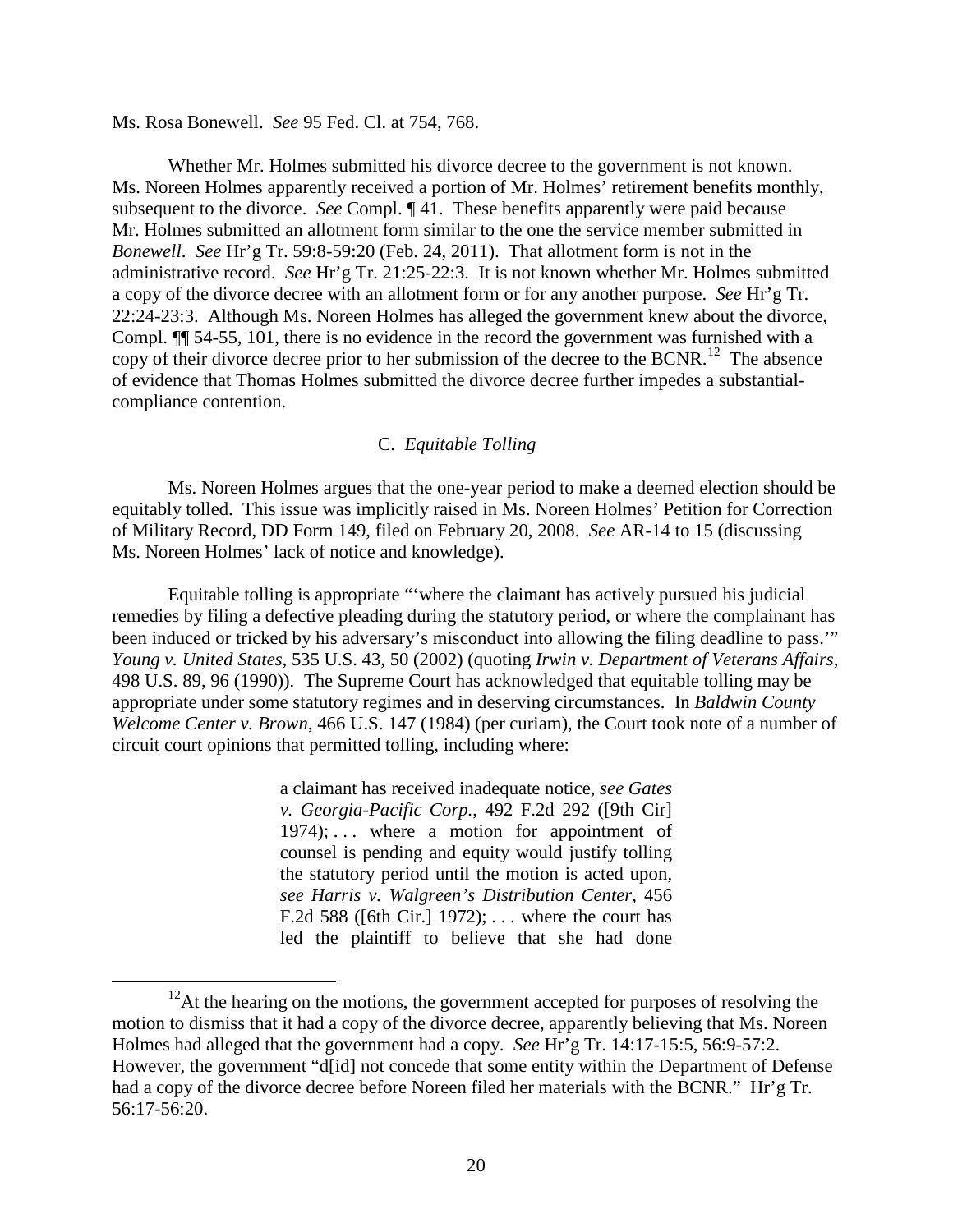everything required of her, *see Carlile v. South Routt School District RE 3-J*, 652 F.2d 981 ([10th Cir.] 1981) . . . [or] where affirmative misconduct on the part of a defendant lulled the plaintiff into inaction. *See Villasenor v. Lockheed Aircraft, Corp.*, 640 F.2d 207 ([9th Cir.] 1981); *Wilkerson v. Siegfried Insurance Agency, Inc.*, 621 F.2d 1042 ([10th Cir.] 1980); *Leake v. University of Cincinnati*, 605 F.2d 255 ([6th Cir.] 1979).

*Id.* at 151. Ms. Noreen Holmes has argued that equitable tolling is appropriate in this instance because she was "induced" by the government into allowing the one-year deadline to pass by the government's failure to give notice of the one-year period for her to make a deemed election. Pl.'s Cross-Mot. at  $16.<sup>13</sup>$  $16.<sup>13</sup>$  $16.<sup>13</sup>$ 

The government's lack of notice to Ms. Noreen Holmes does not support equitable tolling. The United States is not required to provide service members' former spouses with notice of their rights and obligations under the SBP. *See Pence*, 52 Fed. Cl. at 646-47; *Woll*, 41 Fed. Cl. at 375 ("The elaborate statutory scheme for SBP insurance does not place that burden on the Army, and makes it incumbent on the spouse to trigger notification for a deemed election of former spouse benefits."); *see also Japanese War Notes Claimants Ass'n v. United States*, 373 F.2d 356, 359 (Ct. Cl. 1967) ("Ignorance of rights which should be known is not enough" to trigger equitable tolling.). Equitable tolling therefore is not sustainable here.

## D. *Synopsis*

The BCNR's decision rested on two apparent grounds: first, that neither Ms. Noreen Holmes nor Mr. Holmes had fulfilled the statutory requirements to elect SBP former spouse coverage; and, second, that it had a policy of not awarding a benefit when the decision would take the benefit from another party. In addressing the first ground, the BCNR did not consider any equitable principles such as substantial compliance. The court cannot say that the BCNR's choice was arbitrary, capricious, or contrary to law. The substantial-compliance doctrine is a narrow one. *See Credit Life Ins. Co. v. United States*, 948 F.2d 723, 726-27 (Fed. Cir. 1991). Moreover, regardless of whether or how the substantial-compliance doctrine might apply to Survivor Benefit Plan elections, there is no evidence that Thomas or Noreen Holmes complied with the former spouse election procedures in any way, let alone in a substantial way.

More problematic is the Board's statement that "as a general matter, the Board will not take action when such action will operate to the detriment of an individual." AR-6. This policy has no stated legal justification and serves to prevent full and fair adjudication of competing

<span id="page-20-0"></span><sup>&</sup>lt;sup>13</sup>Ms. Noreen Holmes also argues that Thomas Holmes induced her to let the election deadline pass by promising "that she would continue to be covered by the SBP following their divorce." Pl.'s Cross-Mot. at 15. However, Ms. Noreen Holmes is endeavoring to apply equitable tolling against the government, not Thomas Holmes, and for that purpose any material misrepresentation would have to be made by or be attributable to a governmental official.